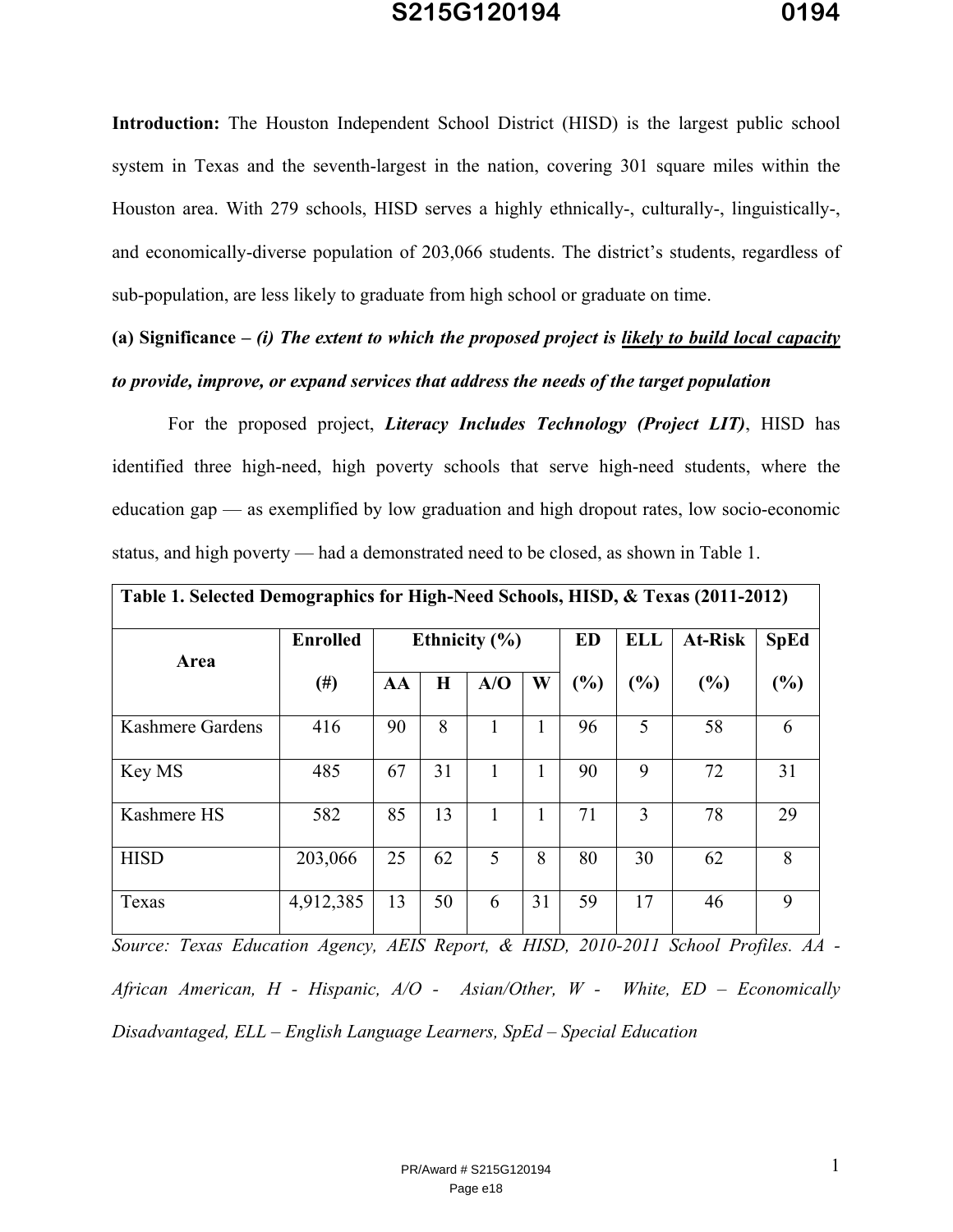**Kashmere High School (Tier 1) and Key Middle School (Tier 2) have both been identified as "Persistently Lowest-Achieving Schools" by the US Department of Education and the Texas Education Agency**. The proposed project seeks to serve 416 elementary-, 485 middle-, 582 high-school students and, approximately 400 community children who are under age five. The three schools have an average of 99% minority enrollment, 86% poverty rate, where 69% are at risk of educational failure. Two of the three schools have higher than average special education populations (Key at 31% and Kashmere at 29%) than HISD (8%).

 Table 2 reveals that only a few students are proficient in Reading, based on the National Percentile Ranks (NPR) relative to other students in the same grade in the national normreference group. Most of the students are not performing at or above grade-level in Reading.

| Table 2. Stanford 10 Reading (NPR) Results (2011-2012) |             |               |             |                    |             |  |
|--------------------------------------------------------|-------------|---------------|-------------|--------------------|-------------|--|
| 3rd Grade                                              |             | 8th Grade     |             | 9th Grade*         |             |  |
| <b>Kashmere Gardens ES</b>                             | <b>HISD</b> | <b>Key MS</b> | <b>HISD</b> | <b>Kashmere HS</b> | <b>HISD</b> |  |
|                                                        |             | 30            | 44          |                    | $4^\circ$   |  |

*Source: HISD, Research & Accountability Department. \*Administered in Fall 2010.* 

 In 2012, Kashmere Gardens third graders (46 % average correct) and Key eighth graders (59% average correct) did not do as well as their peers (63% and 65% respectively) in HISD in Reading/ELA on the state assessment test (STAAR). At the high school level, Kashmere High School's students (at 67% failed) did considerably worse than their peers in HISD (at 41%) overall. The difference in the failure rate in English 1 Reading among Kashmere's Hispanic (H) students and their HISD peers was more than 42 percentage points. Kashmere High School's Class of 2010 graduation rate was one of the lowest in HISD at 56.3%, much lower than for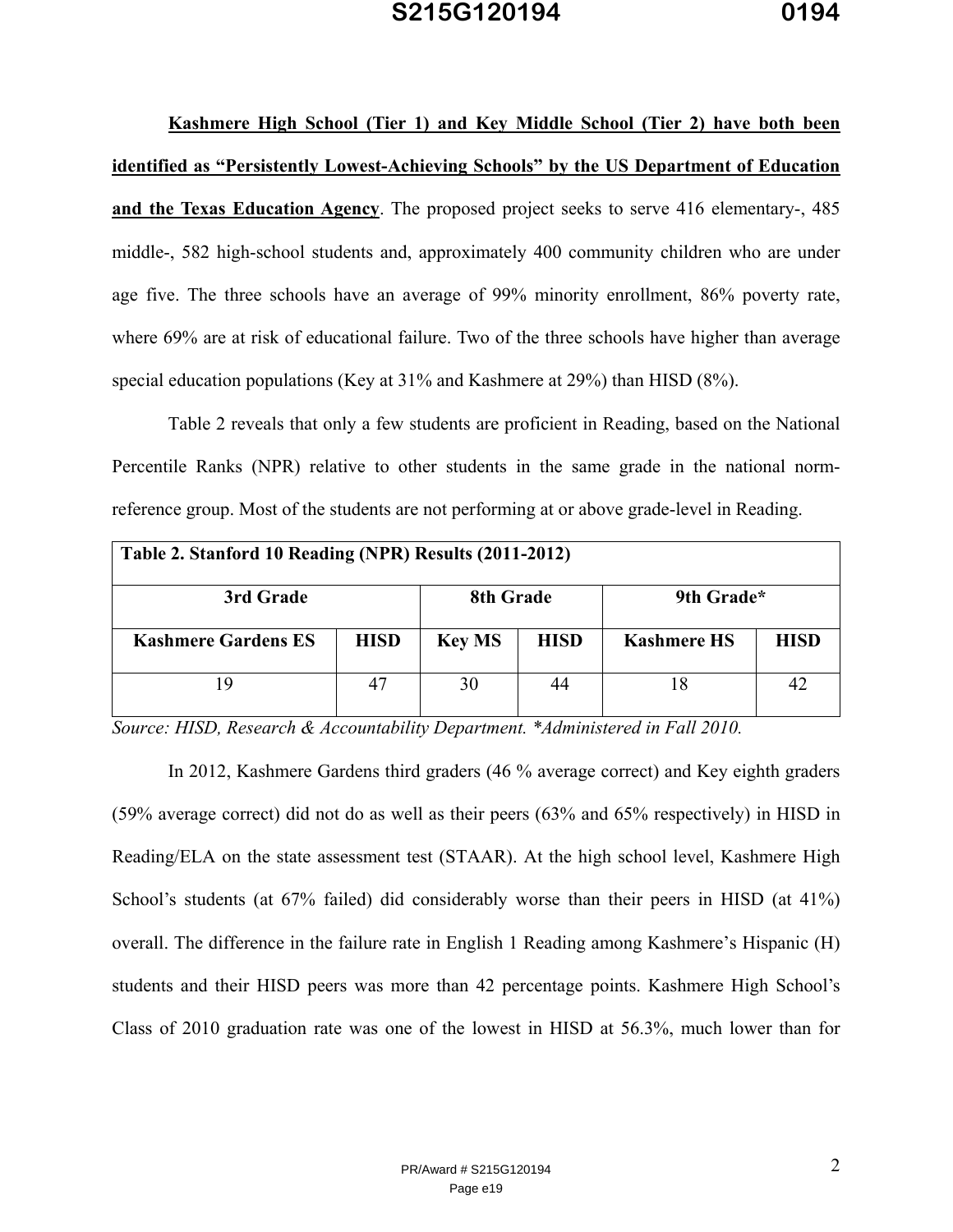HISD (74.3%) and Texas (84.3%). More disturbing, Kashmere's Class of 2010 graduation rate for Hispanic students was 27.8%. Kashmere needs more help to improve.

 The communities served by Kashmere High School have higher levels of poverty and lower levels of educational attainment. Adults, aged 25 and older who, have a high school diploma or higher (45.9% in 77026 and 58.5% in 77028) is much lower than the percentages for adults living within HISD (72.7%), Houston (74%), and Texas (80%) (*Source: U.S. Census Bureau, 2010 Census, American Community Survey).* High poverty levels are associated with low educational attainment levels; "living in poverty significantly decreases the odds of both high school completion and college attendance" (Wenk and Hardesty, 1991; Murdock, 2003).

The local capacity for ensuring the project's success will be accomplished by implementing a high-quality, research-based plan, with an innovative approach to literacy that includes the following: (1) Professional development (PD) for teachers and librarians on integrating differentiated and technology-infused reading instructional strategies, aligned to the HISD curriculum, across the core content areas in grades K to 12; (2) Professional development for early childhood teachers (for children ages zero to five), provided through a communitybased organization, will provide content knowledge, skills and resources needed to provide a quality learning experience for all young children, including training for parents on promoting literacy activities in the home setting; (3) Training for parents, of children ages three and four and school-age children through grade 12, to develop their skills to better support the education of their children and increase student academic achievement; (4) Improving the quality of campus libraries to support instruction and learning to meet the needs and demands of the globalized 21<sup>st</sup> century knowledge-based economy by providing professional development to librarians, updating the quality, size, and modality (e.g., print, audio, video, and digital) of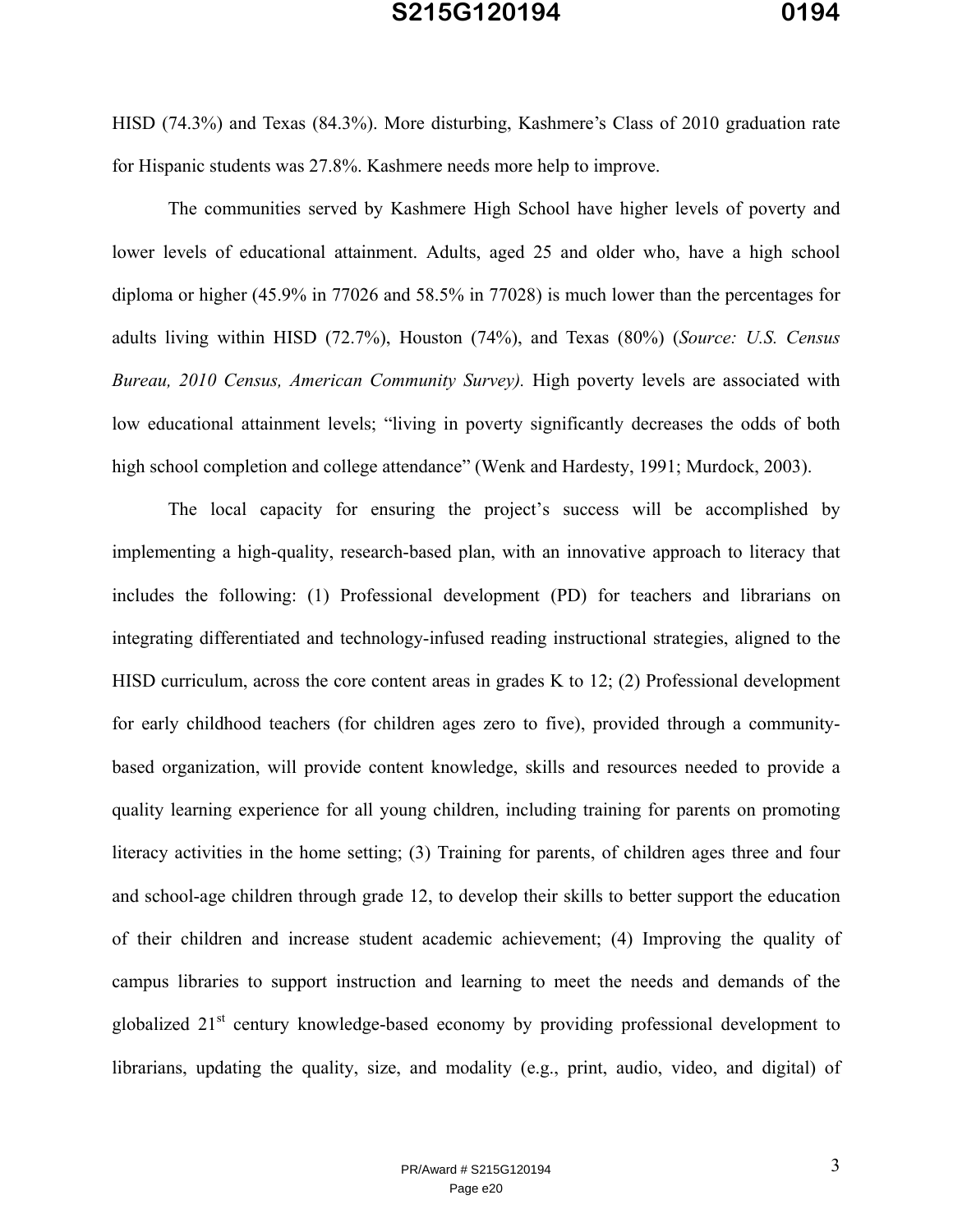library books and other materials, and expanding access to technology and Internet-based resources; and (5) Upgrading technology infrastructure, hardware, software, and connectivity to improve speed and Wifi capacity, with the commensurate professional development for teachers, to accommodate multiple devices to enhance the instructional and learning process.

## *(ii) The extent to which the proposed project involves the development or demonstration of promising new strategies that build on, or are alternatives to, existing strategies.*

HISD proposes to build on the current infrastructure, by implementing promising new strategies:

*Professional Development for Teachers:* Teachers will receive professional development on the use of technology and Web applications to support literacy curriculum. Students cannot benefit from technology if teachers do not know how to integrate it into instruction (Johnston, 2012).

*Professional Development for Librarians:* Librarians are essential allies for teachers for the effective teaching of students (Tschannen-Moran, 2009). In the research of Hanson-Baldauf and Hughes-Hassell (2009), they found "that a significant number of school librarians do not feel competent with emergent technologies. Librarians will also receive professional development on the use of technology and Web applications to support the literacy curriculum.

*Professional Development for Daycare/Early Child Teachers:* The project will provide professional development to targeted Daycare/Early Childhood teachers to promote literacy for children, birth to age four. The Collaborative for Children will provide language and literacybased trainings for early childhood education teachers in child care centers serving children in the Kashmere feeder pattern. The project will incorporate early literacy strategies that are proven successful with young children (Wasik & Bond, 2001; Whitehurst 1988; Roberts & Neal, 2004). *Training for Parents and Family Literacy Activities:* Through Parent Prep Academy (PPA), HISD will partner with internal and external providers to create courses designed to strengthen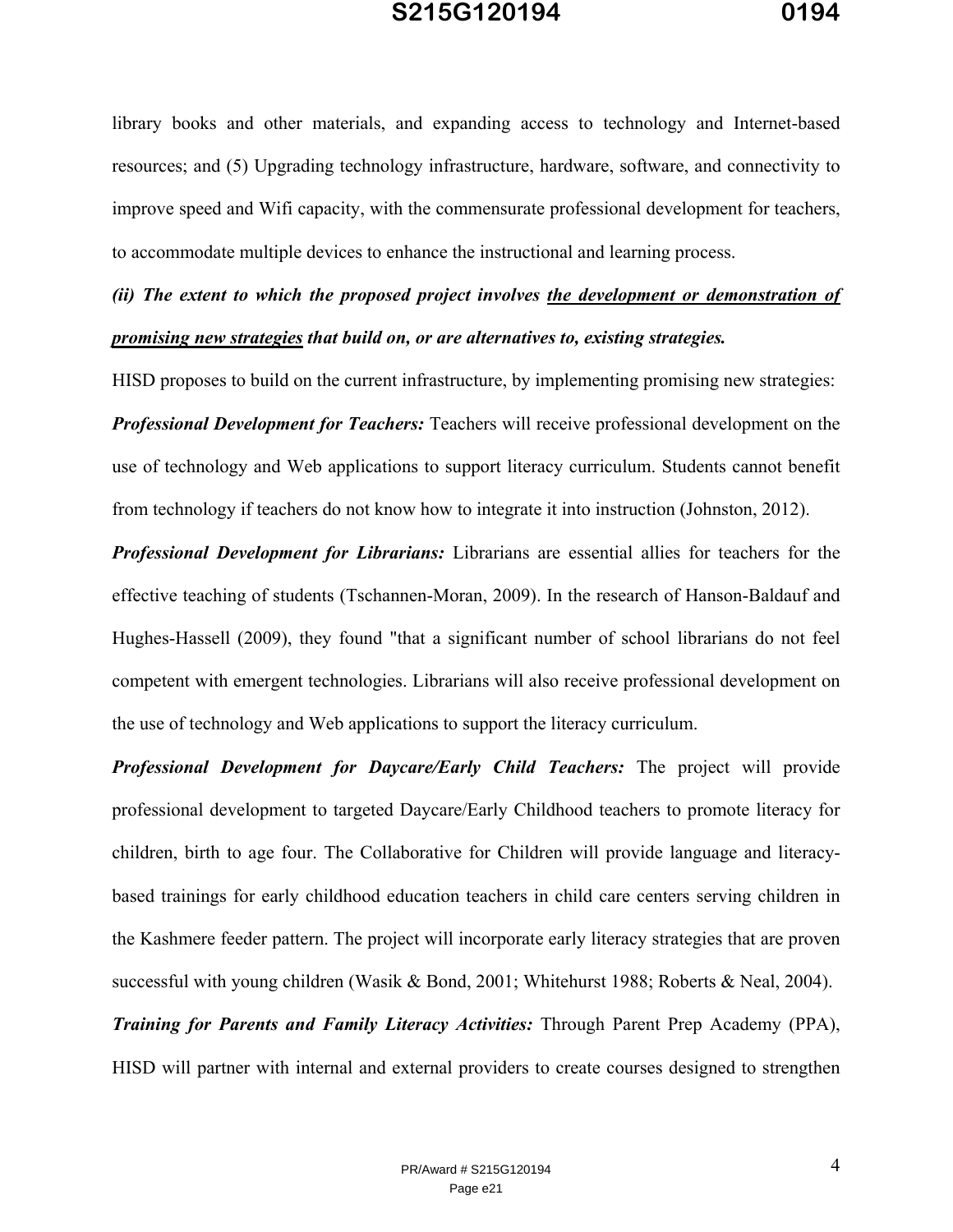families by developing life-long learners. Home Instruction for Parents of Preschool Youngsters (HIPPY), a parent involvement, school readiness program, will provide home instruction for parent participants of 3-5 yr olds. The HIPPY program has resulted in "positive outcomes for participating children and families, as well as for whole communities" (HIPPY Research Summary, 2009). Schools will hold family literacy nights during the school year, and provide extended library hours. *Training for Parents* of Children with Disabilities will also be provided.

**Parent Literacy Resource Center (PLRC):** Each school will have a PLRC housed in the library and staffed by a librarian; the center will be open to parents before and after school, during the school year, and summer. Parents will be able to check out books and other materials to take home, as well as receive free books, periodicals, and ebooks (downloaded onto devices, and thumb drives to take home). Parent centers offer an excellent strategy for schools to involve culturally-diverse families in the educational process (Correa, 1989; and Yates, 1993).

*Campus-based Upgrades to Library Facilities and Resources:* HISD will update the quality, size, and modality of library books and other materials, as well as expand access to technology and Internet-based resources. HISD will ensure that the three campus libraries are staffed by certified librarians; and offer extended hours through out the school week and on selected Saturdays. In addition, the district is upgrading hardware, software, and internet (WiFi) connectivity to improve speed and capacity while also applying Web 2.0 applications to provide fully-imbedded blended-learning models to support differentiated instruction and learning styles. Students will be able to engage in technology supported project-based learning, collaborative strategies, and the creation of learning communities.

**(b) Quality of the project design -** *(i) The extent to which the goals, objectives, and outcomes to be achieved by the proposed project are clearly specified and measurable*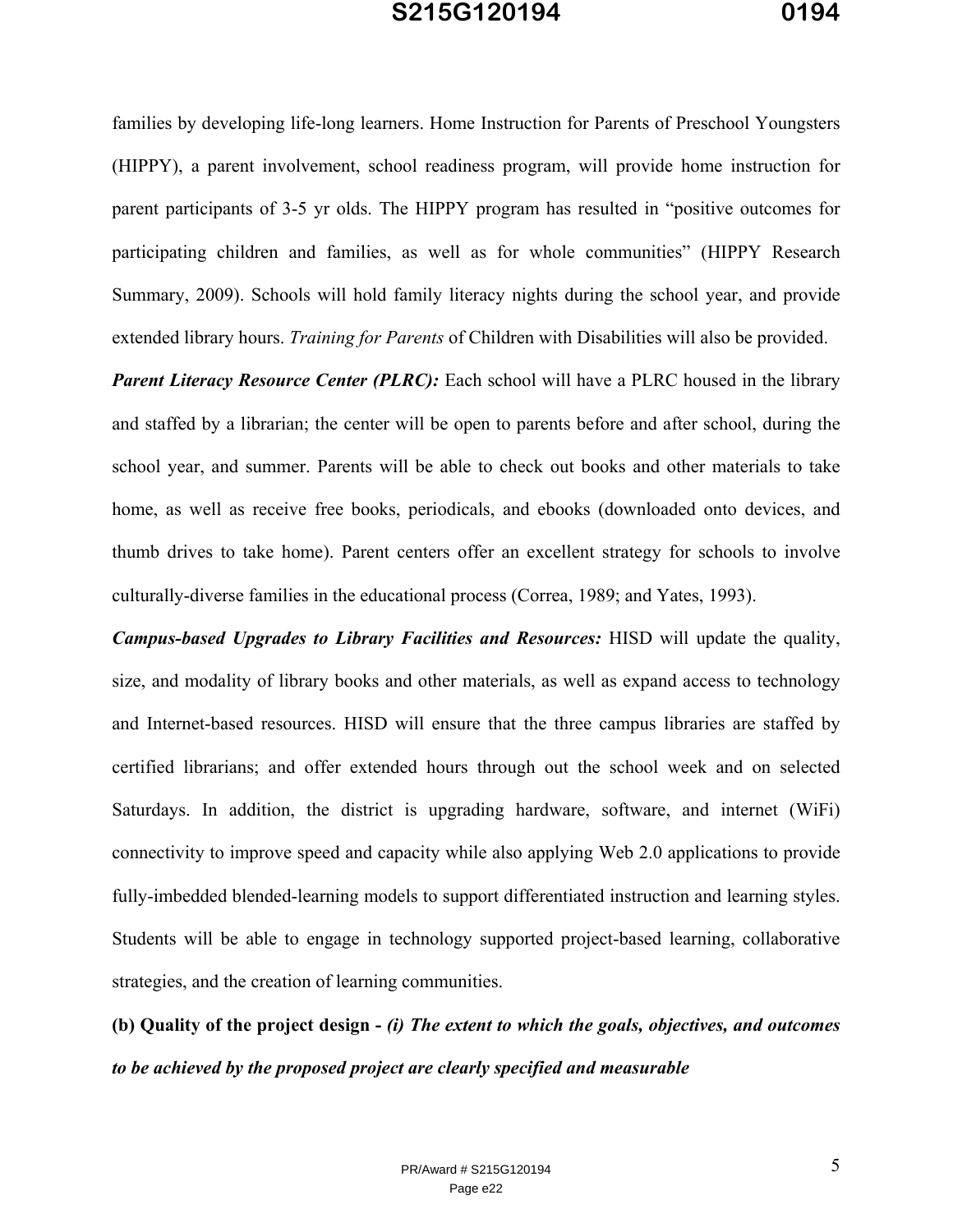HISD is committed to providing a high-quality education for every child, regardless of where they live or what school they choose to attend. As indicated above, the students in this community come from some of the lowest income levels in the city. HISD believes in equity for all children and acknowledges that in order for the students to have a chance to improve, efforts must be concentrated and focused. This pilot project will focus on providing intensive and innovative services to five major groups in this feeder community: (1) birth to age 3; (2) Preschool ages 3, 4, and 5 which includes Pre-K; (3) elementary school (grades  $K - 5$ ); (4) middle school (grades  $6 - 8$ ); and (5) high school (grades  $9 - 12$ ). HISD will partner with a local non-profit organization to help bridge the gap between birth and school age services. This nonprofit will provide services to daycare and other childcare providers in the area where students will eventually enroll in Kashmere Gardens Elementary School (ES). Kashmere Gardens ES students usually attend Key MS, and Key MS students usually attend Kashmere HS. The plan is to provide a continuum of services for students that will last even when the grant period ends.

#### **Goals, Measureable Objectives, and Outcomes**

**Goal 1: Increase school-readiness in pre-school (birth to age 5) children.** 

*Objective 1:1 – By the end of the project period, 75% of the participating parents will be trained in how to help their child access literacy materials.* 

*Objective 1:2 – By the end of each project year, at least 90% of the four year children participating in the project will have achieved significant gains in oral language skills as measured by the end of year (EOY) assessments (GPRA 1).* 

*Objective 1:3 – By the end of the project period, 95% of participating childcare providers will be trained in how to improve educational and developmental outcomes of children, as measured by sign in sheets and attendance documentation.*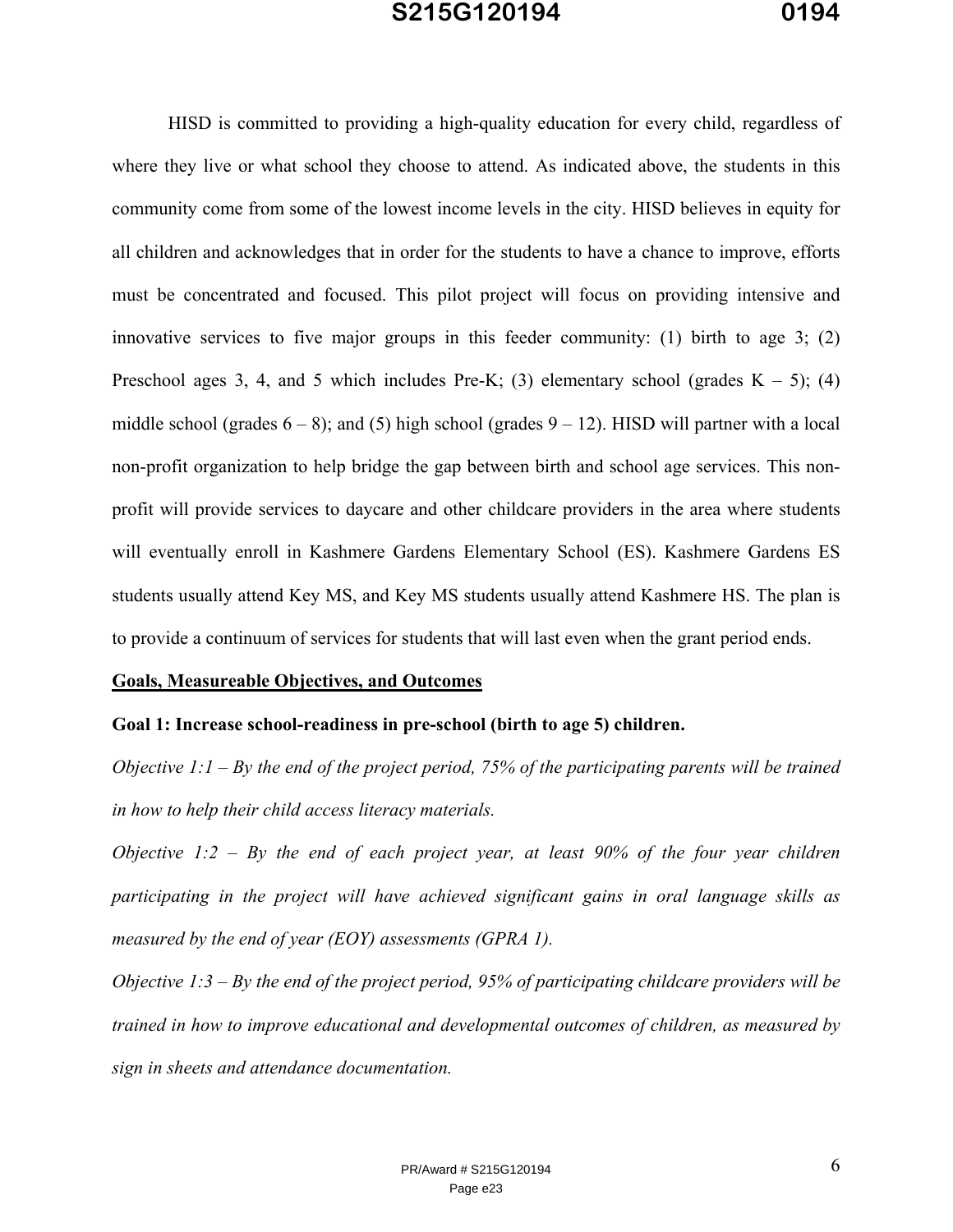#### *Outcome: 85% of participating students will be able to begin school ready to read and learn.*

#### **Goal 2: Increase student achievement**

*Objective 2:1 – By the end of the project period, the number of participating 3rd grade students who meet or exceed proficiency on State reading or language arts assessments will increase by 25% as measured by the previous year's score (GPRA 2).* 

*Objective 2:2 – By the end of the project period, the number of participating*  $8<sup>th</sup>$  *grade students who meet or exceed proficiency on State reading or language arts assessments will increase by 35% as measured by the previous year's score (GPRA 3).* 

*Objective 2:3 – By the end of the project period, the number of participating high school students who meet or exceed proficiency on State reading or language arts assessments will increase by 25% as measured by the previous year's score (GPRA 4).* 

*Objective 2:4 – The participating local and school libraries will offer opportunities for educational interventions to all program participants as measured by sign in sheets.* 

*Outcome: 75% of participating students meet/exceed state reading and language assessments.*  **Goal 3: Increase the use of technology to drive innovation and achievement** 

*Objective 3:1 – By the end of the project period, 80% of participating teachers will integrate literacy technology strategies into the classroom, as measured by lesson plans and observations. Objective 3:2 – By the end of the project, 80% of the participating students will use technology to create literacy learning communities as measured by portfolios and other student projects. Objective 3:3 – By the end of the project period, 75% of participating English language learners (ELL) and culturally diverse learners will develop effective comprehension strategies as measured by pre- and post-tests.* 

*Outcome: 80% of participating students will achieve gains in reading achievement.*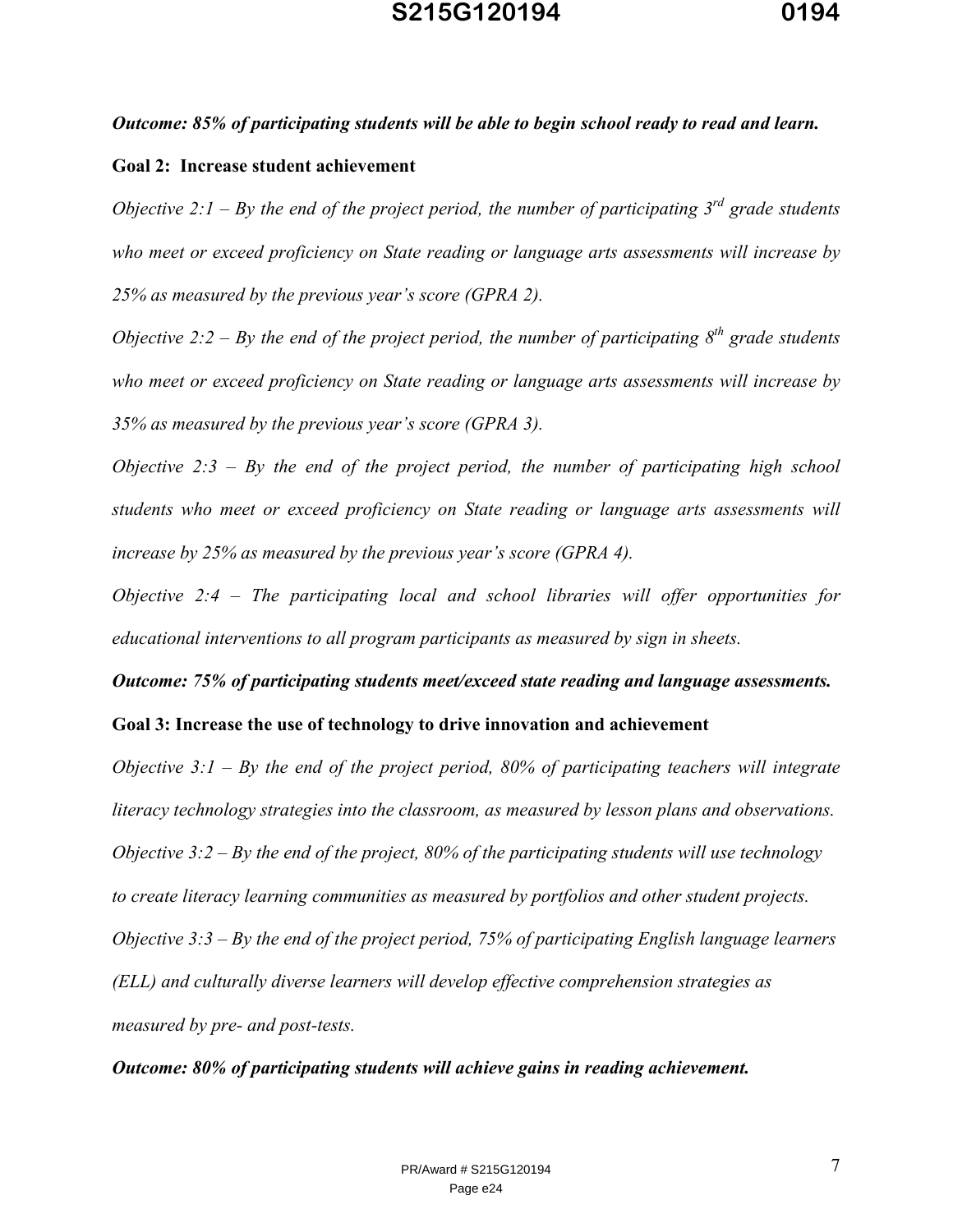#### **Goal 4: Increase student and parent access to literacy resources**

*Objective 4:1 – At least 98% of students will be given at least two free books to take home each year of the project and at least 75% of the students will check out at least 20 books per year. Objective 4:2 – At least 75% of the parents/guardians will participate in parent engagement opportunities to strengthen their child's literacy attainment as measured sign in sheets.* 

#### *Outcome: 85% of participating students will participate in recreational reading.*

These goals and objectives will help HISD to meet the overall purpose of the project and are designed to address the needs of the targeted population and meet the GPRA measures developed by the Department of Education.

# *(ii) The extent to which the proposed project will be coordinated with similar or related efforts, and with other appropriate community, State, and Federal resources.*

 This project will be coordinated with several entities within HISD and the city of Houston and will build upon current services offered throughout the city that support literacy and reading for children birth through  $12<sup>th</sup>$  grade. In order to provide a comprehensive support system, HISD will provide services to these schools through HISD Literacy, HISD Technology, HISD Parent Engagement, and HISD Library Services Departments. Other groups and organizations will address overall health and well-being and focus on ensuring that students come to school ready to learn. These services include food and nutrition (Houston Food Bank), family education and supports (The Mexican Institute, the Houston Public Library, and the Collaborative for Children), engaging curriculum and lessons for students (HISD Curriculum Department and the Children's Museum), mentoring and youth services (Afterschool programs), mental, physical, and emotional health services (City of Houston Health Department), and a strong system of tiered responses to intervention services based on the specific need of students.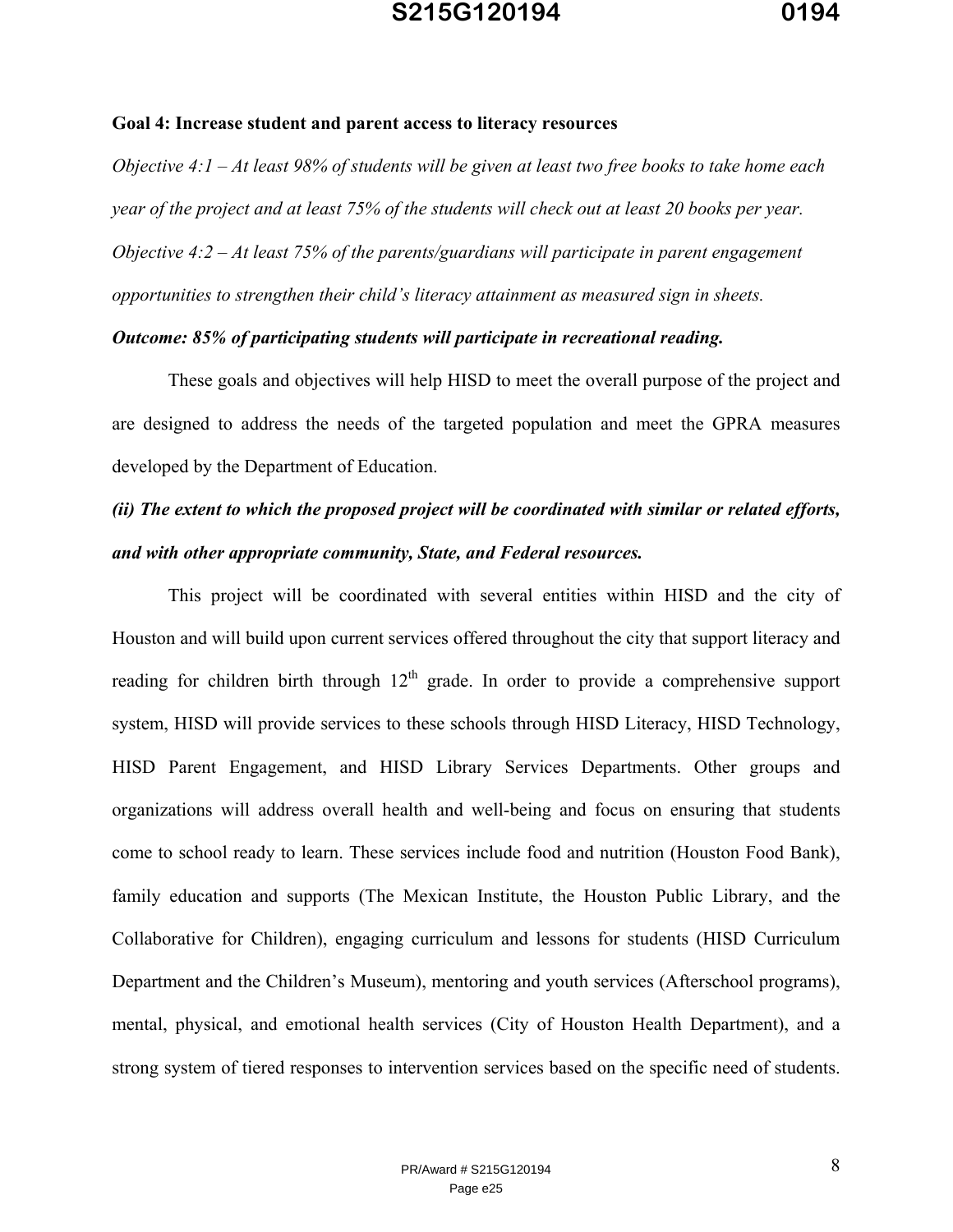Emphasis will be placed on coordinating and integrating services across the Kashmere school community for children birth to grade 12 to leverage resources and expertise in order to have a greater positive impact on achievement levels of children. Through project resources and a partnership with HEB Grocery Store, Project LIT will give books to participating students and parents in the project to take home, enabling them to build their home library.

## **(***iii) The extent to which the proposed project is part of a comprehensive effort to improve teaching and learning and support rigorous academic standards for students.*

The district's Strategic Direction includes Five Core Initiatives: (1) Effective Teacher in Every Classroom; (2) Effective Principal in Every School; (3) Rigorous Instructional Standards and Supports; (4) Data-Driven Accountability; and (5) Culture of Trust through Action. This project is based on the five core initiatives, but is driven by Core Initiative 3. HISD is embarking on a bold venture to provide a comprehensive effort to improve teaching and learning that supports rigorous academic standards for students. This includes providing a curriculum that supports literacy development across the content areas to ensure students are reading at or above grade level. HISD's **Literacy Curriculum Department** has recently revised the curriculum to ensure alignment to current state and national standards and is working with the Professional Development department to build teacher capacity to deliver effective literacy instruction and interventions at every level. A calendar of comprehensive professional development training to support literacy, including supports for English language learner, gifted and talented students, and special needs students has been developed for teachers to increase their pedagogy. The district has also developed a curriculum for grade 6 and 9 Tier II Reading Intervention courses.

Through the **Technology Department**, the district is in the process of creating blendedlearning strategies designed to improve reading skills (Reading and Literacy immersive games)

> PR/Award # S215G120194 Page e26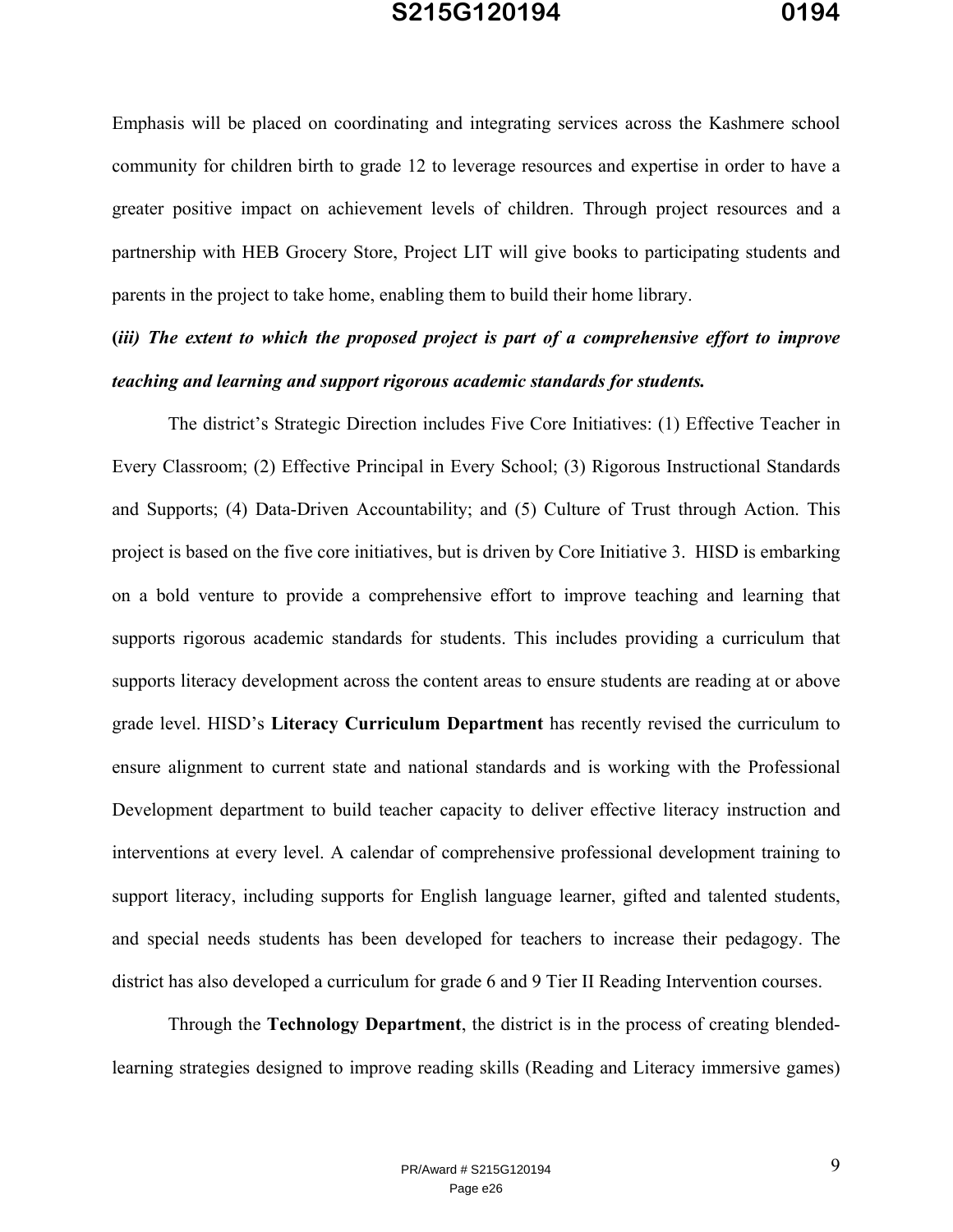and after school programs to teach children and youth to write programming code, using Skratch (designed by MIT). During the upcoming school year, HISD is also planning to deploy an enterprise Wireless Fidelity (Wi-Fi) network to all campuses so that our students, especially those in high poverty areas, have access to internet connectivity. The planned network design is being funded primarily through the E-Rate program via Priority 2 internal connections funding. HISD applies for E-Rate funding for campuses with high percentage of students eligible for free and reduced lunch, of which Kashmere, Key, and Kashmere Gardens are eligible.

The **Parent Engagement** (PE) Department facilitates and coordinates HISD parent involvement activities consistent with the district's core value: *"Parents Are Partners."*. Parents are the first and most significant supporters of their child's educational experiences. Within the district, school personnel have long recognized the role parents have in the lives of their students and have continuously promoted parents being actively involved in their children's education. Parents' active involvement with their child's education at home and in school brings great rewards and has a significant impact on their children's lives. According to research studies, children of involved parents: (1) are absent less frequently; (2) behave better; (3) do better academically from pre-school through high school; (4) go farther in school; and (5) go to better schools (Giran, 2006). In an effort to develop a more coordinated system of parent trainings and workshops in HISD, the Parent Prep Academy (also referred to as the Academy) created a parent education system designed to strengthen families by developing parents as lifelong learners. Within the Academy, courses are offered to provide information and resources empowering parents to become informed, engaged, as well as prepared to advocate for their child's education.

 The **Library Services Department** offers a full range of professional support to school libraries, school librarians, teachers, and students. The department provides integrated services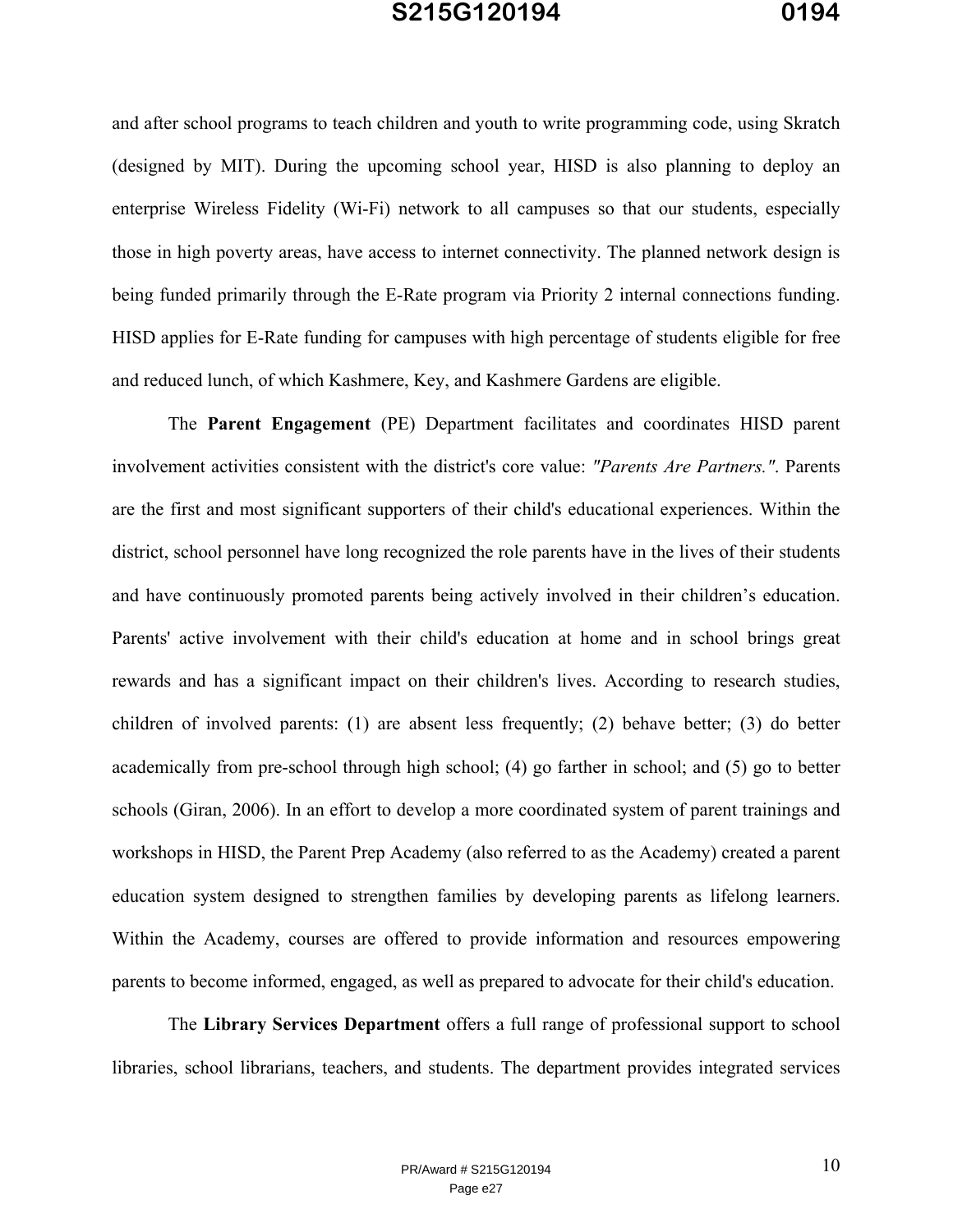enabling schools to enhance the quality of instruction and instructional delivery to improve student achievement, information literacy, and facilitate a 21st century learning environment. Online resources are available to all students, teachers, parents, and administrators in HISD. Campus access is available through any district computer and can be accessed at an outside computer with a username and password.

### *(iv) The extent to which performance feedback and continuous improvement are integral to the design of the proposed project.*

The project director will solicit feedback from all stakeholders including students and parents associated with the project, partners, and employees of the project on an on-going basis. The project director will monitor the project and guide the librarians and other staff in implementing strategies aimed at achieving the identified objectives. Quarterly meetings of project director, evaluator, campus librarians, and other key personnel will be held to review progress, gather feedback, and if applicable make programmatic modifications to improve the project. If it is determined that changes are necessary, the evaluator and project director will provide a forum to discuss the evaluation findings so that key project personnel and administrators can make better and more pertinent program planning, implementation, and improvement decisions. In effect, by working closely with the project implementation team and project planners, the evaluator will provide on-going evaluative feedback on all implementation elements of the initiative so that timely on-going programmatic refinements can be made throughout the 24 months of the project's implementation and documented in the final report.

**(c) Quality of the project services** *(i) Quality and sufficiency of strategies for ensuring equal access and treatment for eligible project participants traditionally underrepresented.*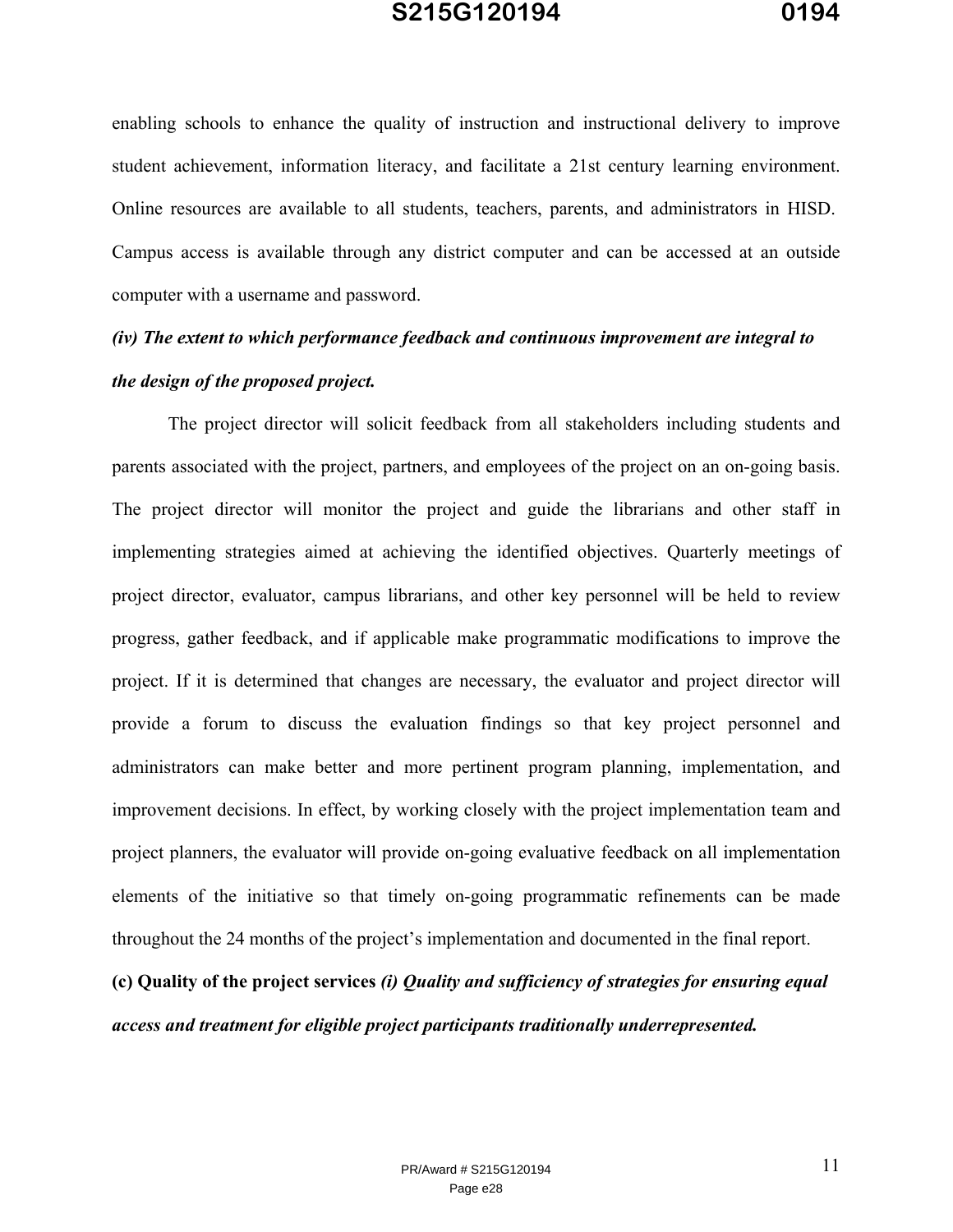HISD has a diverse, multi-cultural student body, of which 92% are a member of at least one ethnic or racial minority group. HISD prides itself on its ability to ensure that all its students, teachers, administrators, support staff, and parents have equal treatment and access to quality instructional methods, programs, and materials. Because the underlying purpose of this proposed project is to increase the number of low-income students who have access to high-quality programs designed to develop and improve literacy skills for children and students from birth through 12th grade, all eligible students and teachers from the targeted high-needs schools identified in this proposal, including those who are members of groups that have traditionally been under-represented, will be especially encouraged to participate regardless of their race, color, national origin, gender, age, or disability. This project will focus on activities and strategies that create environments to promote integration and community building.

Technology has been shown to be extremely effective in promoting integration and community building. Several case studies (Cummins, Brown, Sayers, 2006) document how different forms of technology can increase student learning. These case studies show that lowincome students do well using technology when they are given the proper resources and opportunities to do so. The studies also document that students are very much capable of using technology resources for collaborative critical inquiry when given the chance, in or out of school. Also, technology can be instrumental in assisting English language learners and students with special needs to increase both cognitive engagement and learning. A study completed by Meskill and Mossop (2000) show that teachers observed that children were "especially responsive when they were able to create products of their learning to share with others" using technology. With 87% of the ninth grade Hispanic students at Kashmere HS failing to pass the English 1/Reading portion of the state assessment and only 27% of the Hispanic students in the Class of 2010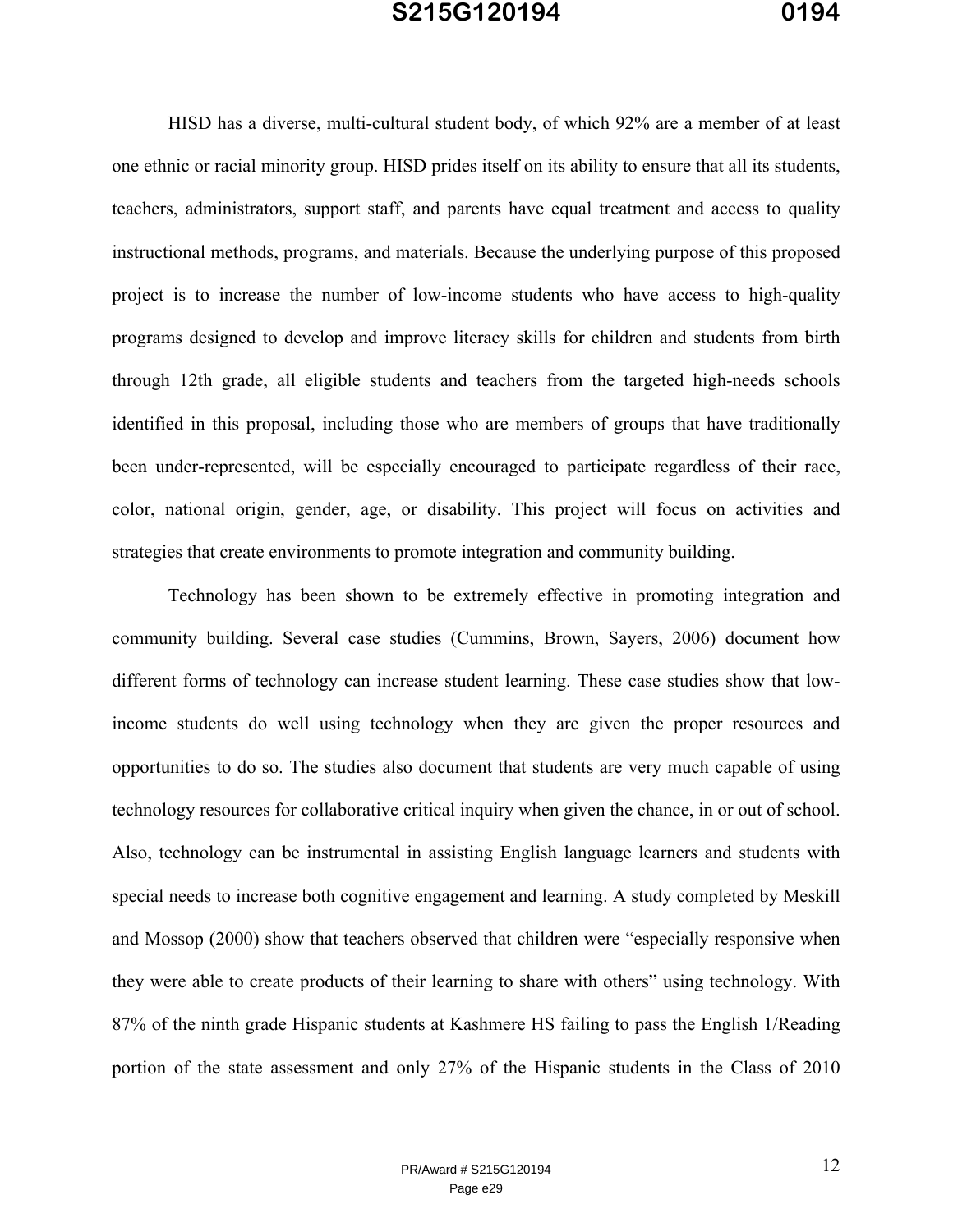graduating from high school, and up to 31% of the students identified as needing special education services, these schools need intensive strategies to reach these students. In addition to the technology that will be provided to increase student participation and achievement, several other strategies will be incorporated to ensure that we meet the needs of all students. This list is not exhaustive, but includes: (1) Large print books will be used for early readers and readers with special needs; (2) Use of Fast ForWord reading intervention software; (3) Use of IEP for special needs students; (4) Use of adaptive computers for special needs students; and (5) Providing specialized and cooperative interactive instruction for students.

## *(ii) The extent to which the services to be provided by the proposed project are appropriate to the needs of the intended recipients or beneficiaries of those services.*

 The students in these schools have needs that can greatly benefit from this project. Principals were surveyed to determine what services best serve the needs of their students and school community. The principals spoke with and surveyed key stakeholders to determine appropriate activities and strategies. For these students, reading is a challenge, evidenced by poor performance on standardized reading tests and low graduation rates, which provided the impetus on which to build the project. The project was designed around a continuum of services. Beginning at birth, children need to be provided with services that will help them to be ready, both mentally and physically, to learn and grow. To understand and support the development and learning of students, teachers must be able to take a developmental point of view. This includes understanding that children go through several stages or sequences of development (Darling-Hammond, Orcutt, and Cheung, (2003)). HISD's partnership with Collaborative for Children, a 501 (c) 3 organization, will allow the district to impact children who have not yet entered school. Collaborative for Children will work with children ages birth to five by training the daycare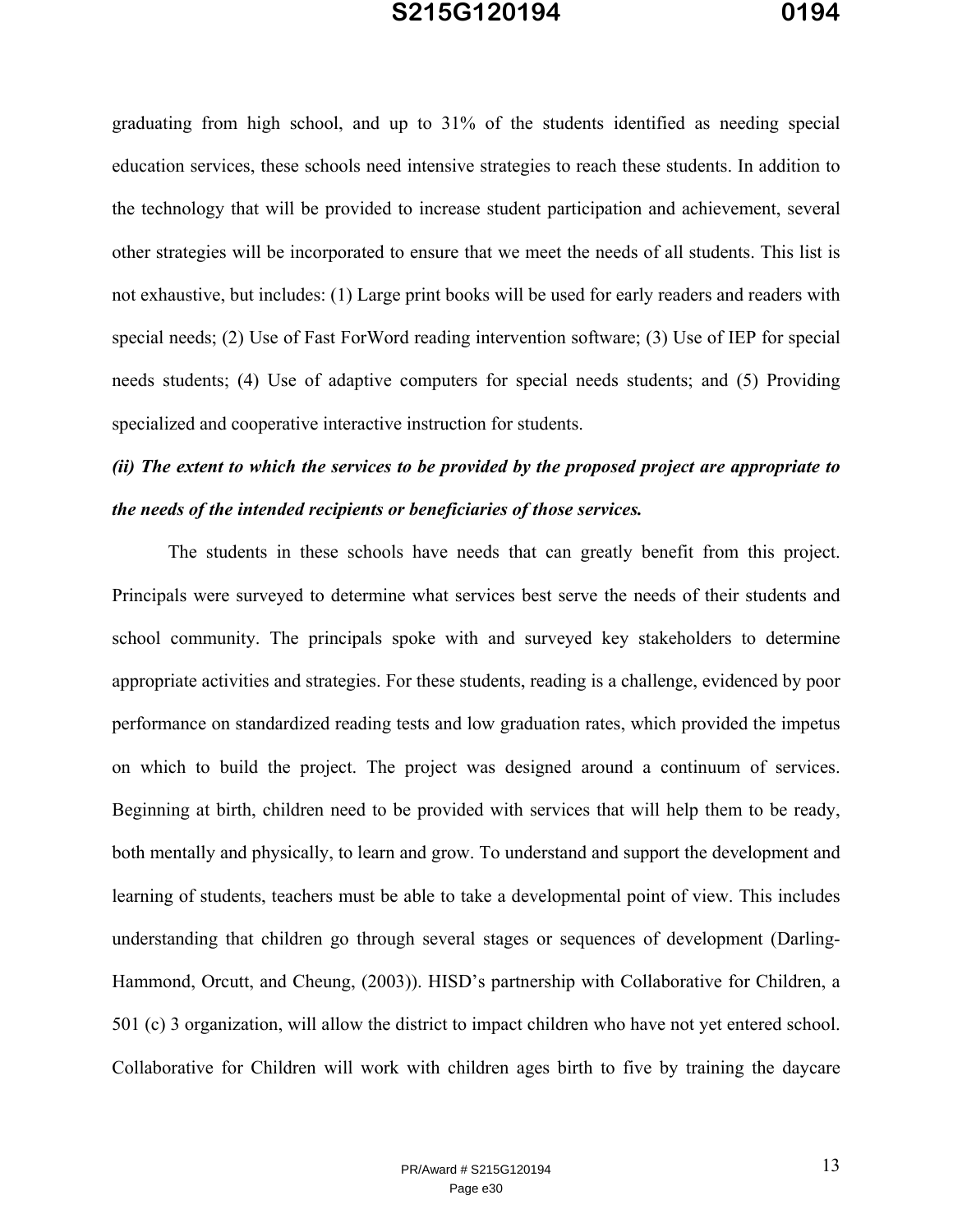centers and Head Start programs in the areas surrounding the three project schools strategies on teaching literacy to students and parents. The primary focus of the training, *Loving Literacy for Life*, will be Birth to 4-year old classrooms. *Loving Literacy for Life* will consist of: an online introductory course; 12 hours of classroom training per year for each early education classroom, and mentoring sessions each month per teacher. Each child care center will also receive classroom supplies and materials to help them create a language and literacy-rich learning environment*. Loving Literacy for Life* is aligned with Texas Prekindergarten Guidelines and will focus on classroom management, phonological awareness, language development, letter knowledge, writing, and reading aloud. Additionally, HISD will incorporate the Home Instruction for Parents of Preschool Youngsters (HIPPY) program into the project. HIPPY is a school readiness program that helps parents prepare their preschool child for academic success. This home-based, family-focused program targets parents from disadvantaged backgrounds to offer educational enrichment opportunities for their three, four, and five-year old children.

 At the elementary school level, the students live in high poverty conditions, with 96% of the students receiving free and reduced price lunches. The poverty rate of this community is almost twice that of the city of Houston and less than half of its residents have a high school diploma or higher. These needs caused the principal to determine that the students must be provided with strategies that can move them away from these dismal statistics. The school has a full-time librarian who is willing to do whatever it takes to see the students in this community succeed. The school is currently participating in the 450 million word challenge in which the students are challenged to read a million words from books, magazines, and newspapers. In order to support this challenge, student incentives are needed to drive the students to achieve higher. The students in this community need extrinsic motivators in order to get enough confidence to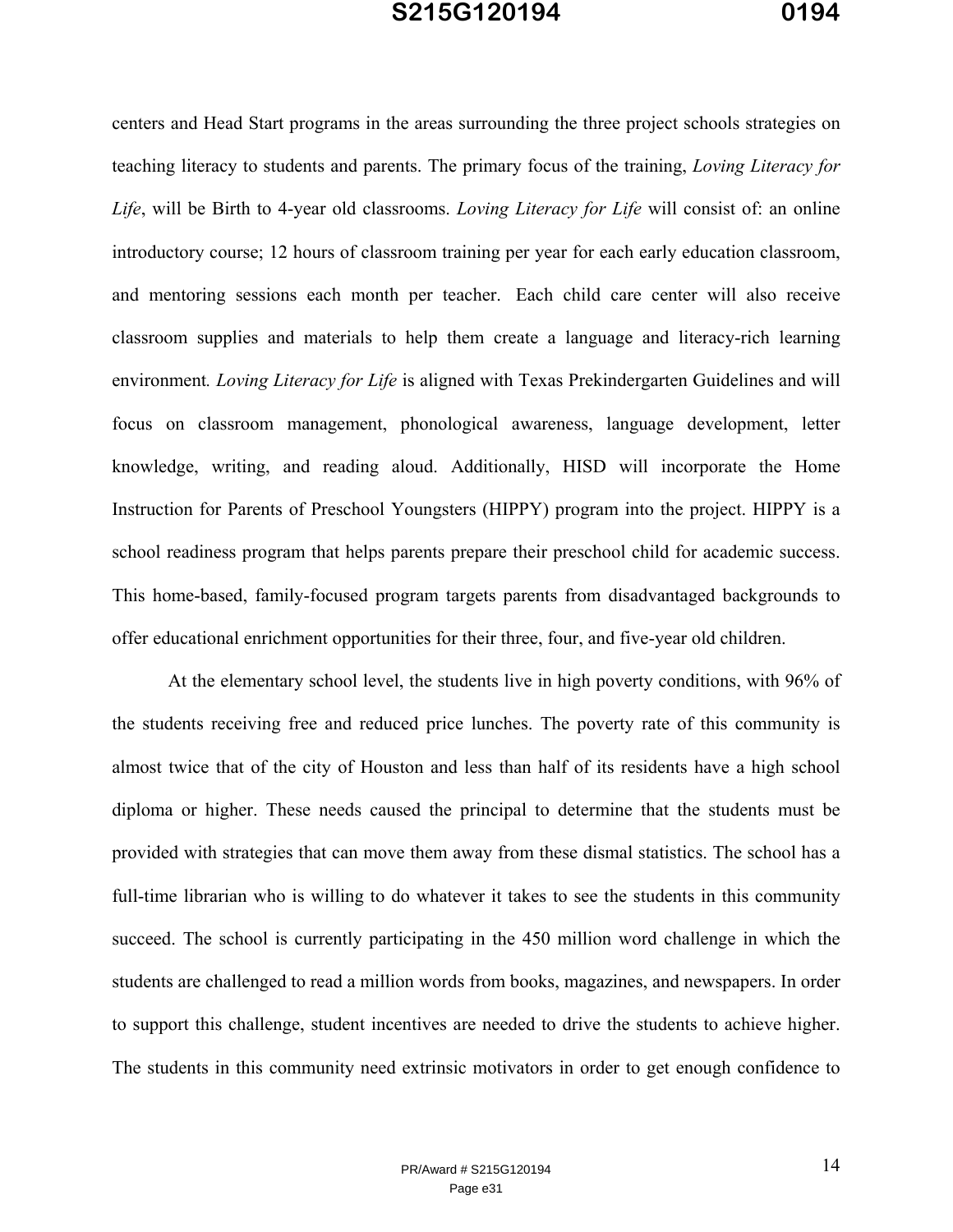develop intrinsic motivation (e.g., Gambrell & Marinak, 1997; Guthrie &Wigfield, 2000; Smith &Wilhelm, 2002; Snow, 2002; Turner, 1997). The needs of this community warrant the purchase of more books for pleasure reading for students and parents. Pleasure reading encourages comprehension and personal development (Holden, 2004).

 At the secondary level (middle and high school), the schools feel a need to implement technology reading programs to provide interventions for struggling readers. Currently, the high school does not have a librarian, but has a library facility and the capacity to implement a strong program. The number of books cataloged in our library need to be increased, as well as replace outdated texts and materials. As noted earlier, the high school and middle school have extremely high special education populations; therefore, the principals feel there is a need to utilize an accelerated reader program in the Special Education Department and include the use of a reward system to support the accelerated reader program. Allowing the students to have access to a daily print subscription of a newspaper will increase their awareness of current events.

For all levels, the project will focus on technology to increase access and excitement. Also, because this project realizes that the educational potential of technology has much more to do with *pedagogy* than with technology itself, the project is providing intensive professional development to assist all of the teachers in how to use and incorporate literacy into technology. All levels will receive books that will be distributed to all students each year of the project. The books will be: (1) initially matched just right to the student's reading level so that they can be read without difficulty, (2) of a wide variety that are interesting and age appropriate, (3) chosen by the students by interest, and (4) able to be used with technology and infused into the curriculum. Additional strategies will include partnerships with other previously stated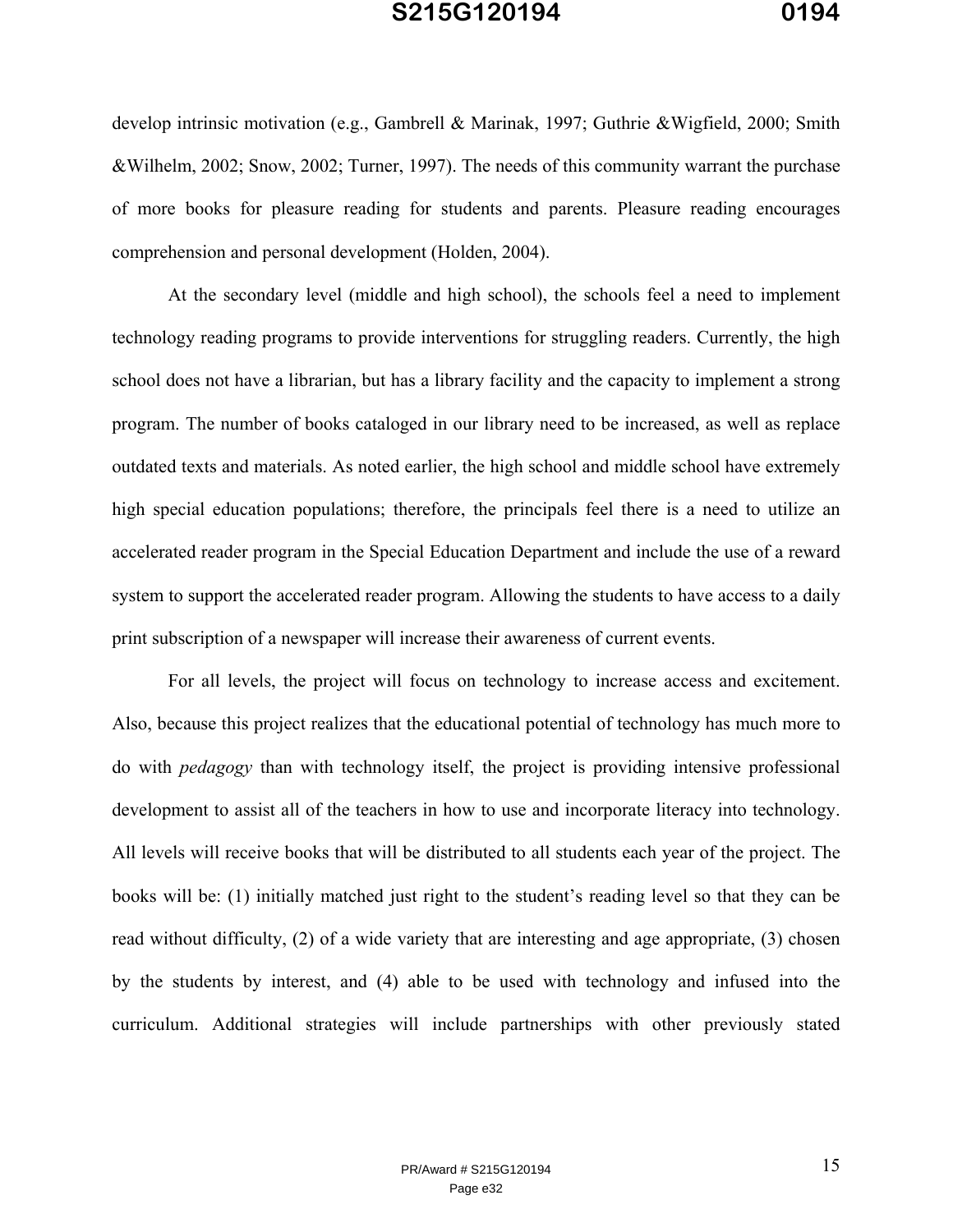community based service organizations and extended library hours for student and parent use during afterschool hours and on some Saturdays.

*(iii) The extent to which the training or professional development services to be provided by the proposed project are of sufficient quality, intensity, and duration to lead to improvements in practice among the recipients of those services.* 

Technology will be a strong component of the project. Because of the emerging technologies that are evident in the literacy strategies that will be implemented in the project, an expert instructional technologist will train the schools on how to use the different types of technology that will provide innovation to the project and train the HISD Professional Development department on how to use these technologies so that the information will create sustainability. In most cases, a train the trainer model will be used in the participating schools so that teachers will continue learning, even when the grant period has ended. The district will also provide online training and training videos. Much of the training will be done face-to-face in the schools, some can be delivered via blended-learning methods, or via on-line tutorials.

## *(d) Adequacy of resources (i) The extent to which the costs are reasonable in relation to the objectives, design, and potential significance of the proposed project.*

 In the design of this project, HISD worked with partners and vendors in an effort to ensure that the potential services of this proposed project are reasonable and will meet the objectives and design of this project and can make a significant difference in the lives of the children and the community. Many of the services proposed provide direct services to students and their parents. This project focuses on services that are beneficial to low income/high poverty students, special needs students, minority, and ELL students. This will be a pilot project focusing on a community of students from birth to grade 12. These project costs will be adequate to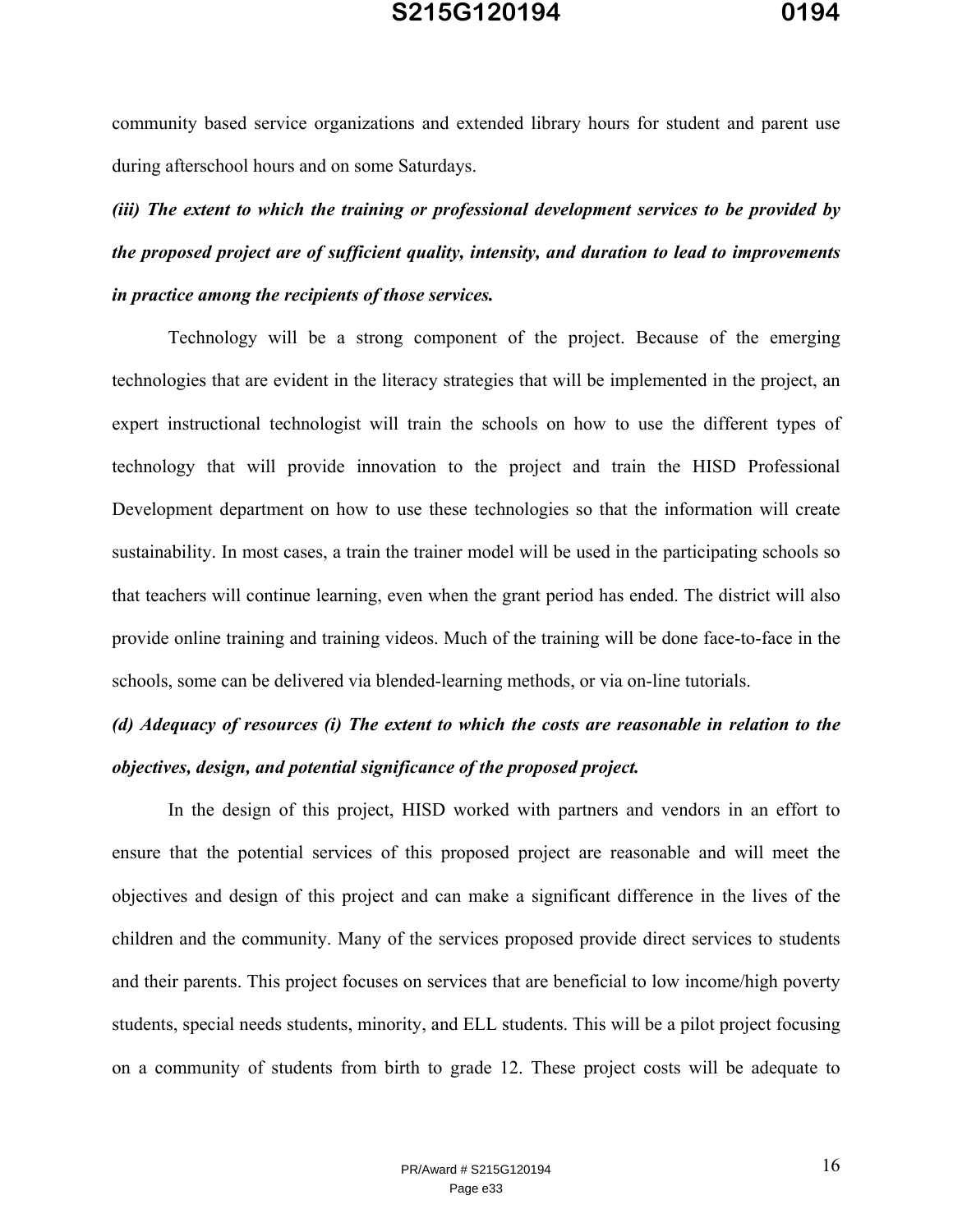achieve the significant gains in student literacy that are projected in the proposal because they are based upon the known results of current efforts at the schools. Because of our belief in the significance of this project, HISD and its partners will assume many of the costs of the project, including some professional development and technology training costs. The budget is sufficient for staff travel in order for the program to achieve its objective of preparing students to be effective, motivated, and successful readers and to provide innovative professional development of instructional staff. The travel costs were determined by estimating the number of out-of-town conferences and professional development workshops to be attended, and researching the airfare, hotel costs, and registration costs of these opportunities.

The first year's budget includes start-up costs (library and classroom supplies, computers, etc.). Additionally, salaries and fringe benefits are reasonable and based on HISD's salary structure. The cost of the evaluator for the program is extremely reasonable, and the evaluator has extensive experience in evaluating grant funded programs of this nature. All vendors and outsourced activities will follow the standard laws of procurement.

## *(ii) The extent to which the costs are reasonable in relation to the number of persons to be served and to the anticipated results and benefits.*

The project will serve approximately 1900 students at a cost of approximately per student per year. The costs are very reasonable based on the number of services provided and the types of supports the students will receive during the life of the grant. The staff development, literacy strategies, and family involvement created through the project will impact the student population of the schools involved in the project for generations to come. According to Dr. Steve Murdock, "There is no more significant indicator for economic prosperity than education." This project will make a difference in the lives of the children and community.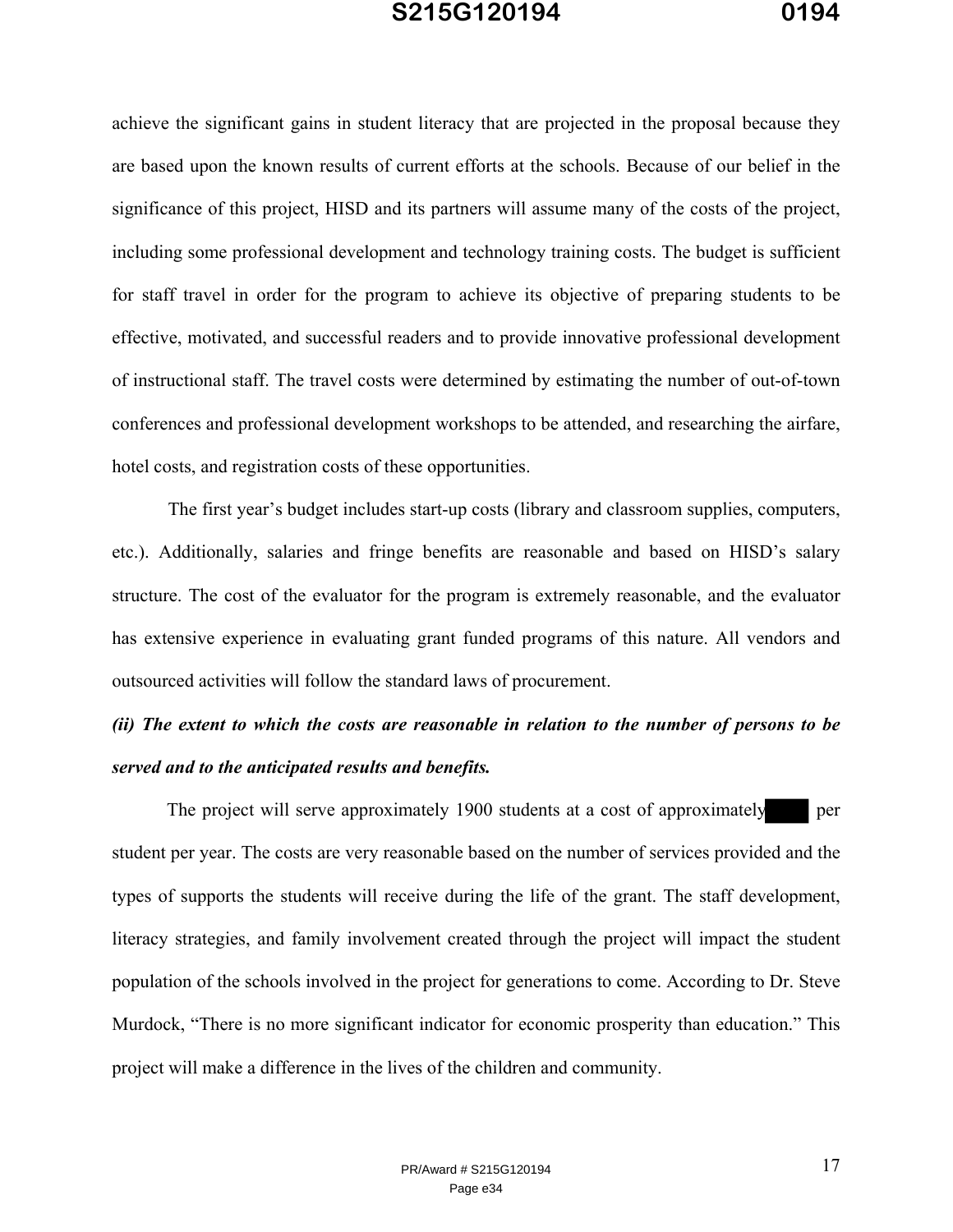**(e) Quality of the management plan.** *(i) The adequacy of the management plan to achieve the objectives of the proposed project on* 

*time and within budget, including clearly defined responsibilities, timelines, and milestones for accomplishing project tasks.*

| Timeline of Major Grant Activities Years 1-5 (Oct. to Sept. 2012-2014) |                   |                                    |                                       |  |  |  |
|------------------------------------------------------------------------|-------------------|------------------------------------|---------------------------------------|--|--|--|
| <b>Major Activities</b>                                                | <b>Timeline</b>   | <b>Personnel Responsible</b>       | <b>Milestones</b>                     |  |  |  |
| Submit awarded grant to Board of                                       | October 2012      | Project Director,                  | Approved project available to begin   |  |  |  |
| Education for approval/acceptance                                      |                   | <b>HISD Grants Manager</b>         | to serve students                     |  |  |  |
| Hire Qualified Librarian for the                                       | November 2012     | High School Principal              | School produces high quality library  |  |  |  |
| high school                                                            |                   |                                    | services                              |  |  |  |
| Complete contracts for external                                        | November $2012 -$ | Project Director                   | Project activities are completed on   |  |  |  |
| evaluator and vendors                                                  | December 2012     |                                    | time and within budget                |  |  |  |
| Purchase technology and supplies                                       | November $2012 -$ | Campus Librarians                  | Libraries / Schools set up to provide |  |  |  |
| for the libraries and schools                                          | January 2013      | <b>IT</b> Department               | high quality literacy supports        |  |  |  |
| Purchase library books and other                                       | November $2012 -$ | Campus Librarians                  | Libraries / Schools set up to provide |  |  |  |
| library supplies                                                       | January 2013      | <b>Library Services Department</b> | high quality literacy technology      |  |  |  |
| Begin quarterly meetings with the                                      | December $2012 -$ | Project Director, Librarians,      | Project review determines if changes  |  |  |  |
| key stakeholder                                                        | June 2014         | Evaluators, Other Key staff        | are needed to the program             |  |  |  |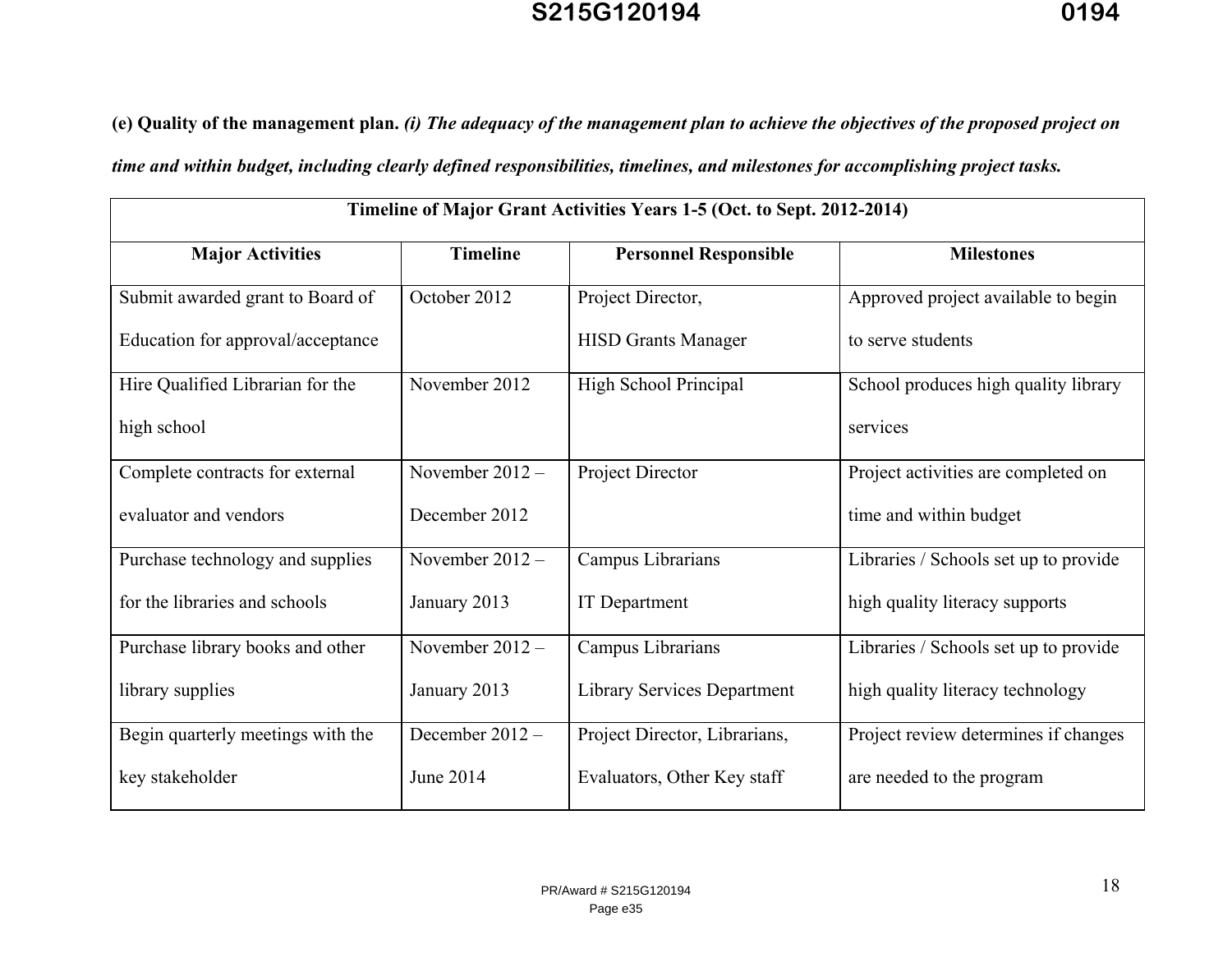| Timeline of Major Grant Activities Years 1-5 (Oct. to Sept. 2012-2014) |                                                 |                                 |                                        |  |  |  |
|------------------------------------------------------------------------|-------------------------------------------------|---------------------------------|----------------------------------------|--|--|--|
| <b>Major Activities</b>                                                | <b>Timeline</b><br><b>Personnel Responsible</b> |                                 | <b>Milestones</b>                      |  |  |  |
| Provide extended hours libraries                                       | January 2013 -<br>Campus Librarians             |                                 | Students increase number of books      |  |  |  |
|                                                                        | September 2014                                  |                                 | read; technology accessed at higher %  |  |  |  |
| Provide Professional Development                                       | January 2013 -                                  | Literacy Curriculum Department; | Teacher begin infusing literacy        |  |  |  |
| for Literacy Strategies                                                | September 2014                                  | Professional Development Dept   | strategies across the curriculum       |  |  |  |
| Provide Professional Development                                       | January 2013 -                                  | Literacy Curriculum Department; | Daycare programs teach educational     |  |  |  |
| for daycare providers and programs                                     | September 2014                                  | Collaborative for Children      | strategies aligned to state guidelines |  |  |  |
| Provide the HIPPY program on the                                       | January 2013 -                                  | Parent Engagement               | Parents begin to teach educational     |  |  |  |
| elementary school campus                                               | September 2014                                  |                                 | strategies aligned to state guidelines |  |  |  |
| Provide Professional Development                                       | January 2013 -                                  | Literacy Curriculum Department; | Teacher begin integrating technology   |  |  |  |
| for Literacy Technology Strategies                                     | September 2014                                  | <b>Technology Dept</b>          | into literacy strategies               |  |  |  |
| Students receive books for reading                                     | January 2013 -                                  | School Librarian                | More students are reading for          |  |  |  |
|                                                                        | September 2014                                  |                                 | pleasure                               |  |  |  |
| Final report is submitted to the                                       | September 2014                                  | Project Director                | Project completed on time and within   |  |  |  |
| funding agency                                                         |                                                 | Project Evaluator               | budget; report completed               |  |  |  |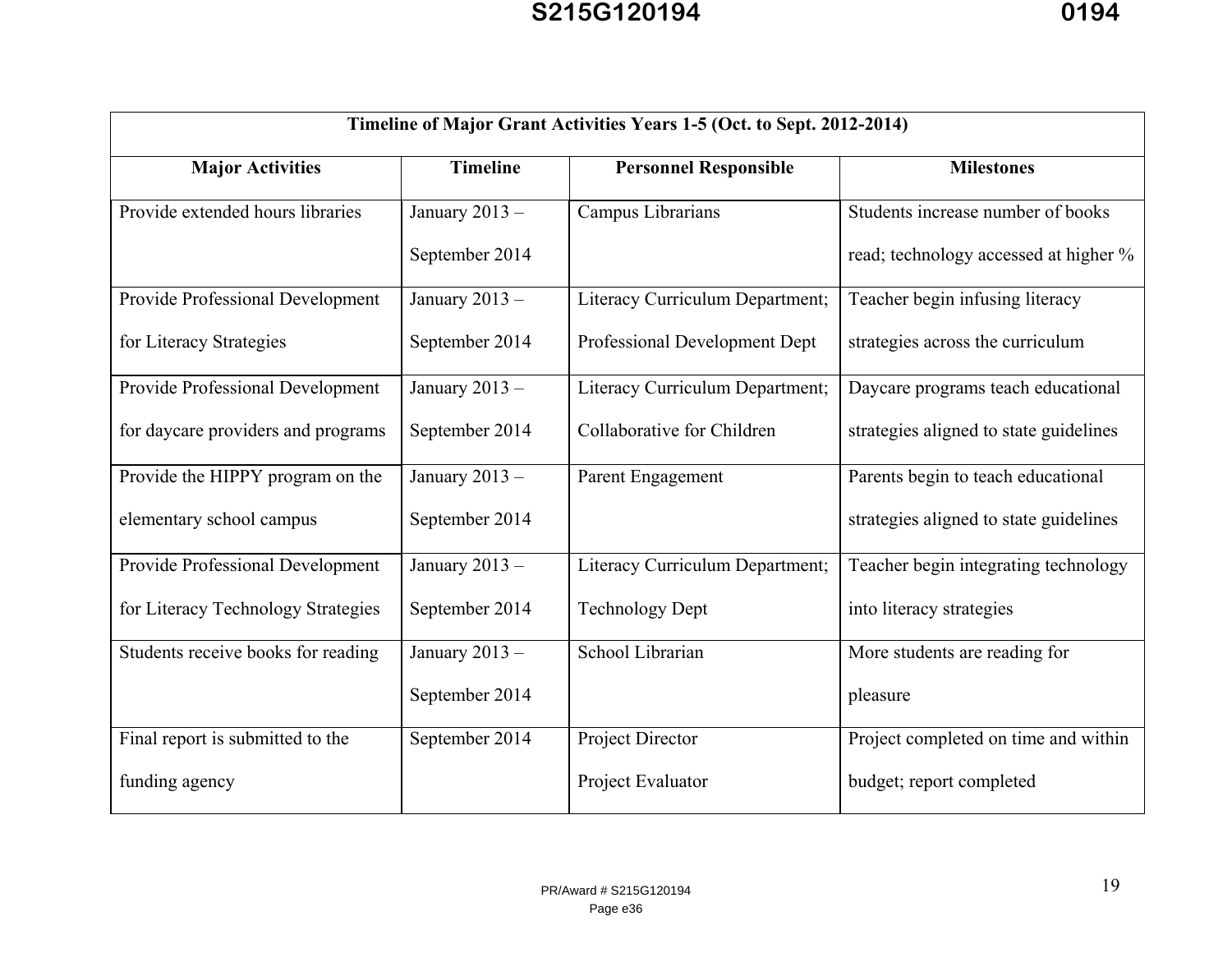## *(ii) The extent to which time commitments of the project director, principal investigator and other key project personnel are appropriate and adequate to meet project objectives*

The Proposed Project Director and Key Personnel are qualified to carry out their responsibilities as indicated in their biographies below and their attached resumes.

**Ms. Elizabeth "Liz" Philippi**, Manger, Department of Library Services, will serve as Project Director. Ms. Philippi has more than 28 years of K-12 experience working as a Librarian, including as District Library Systems Administrator and managing the district's Department of Library Services, where she administers the departmental budget of and directs the activities of professional and supporting staff and delivery of school library services across a 279 school library system within HISD. Ms. Philippi will dedicate 25% of her time to the project.

**Dr. Carol Bedard**, Director of Literacy, will oversee the literacy curriculum that will be used at the schools. Dr. Bedard will work with professional development to ensure that teachers receive the training they require to adequately address the needs of the students. Previously an associate professor at the University of Houston – Downtown, Dr. Bedard has more than 20 years of teaching experience and has previously worked with many of HISD's schools. Dr. Bedard will dedicate 15% of her time to the project.

**Ms. Kelly Cline**, Senior Manager, Parent Engagement Department, manages and directs a strategic and collaborative approach to the delivery and implementation of parent engagement services district-wide. Ms. Cline provides supervision for the Parent Engagement Specialists, the district's Volunteers in Public Schools program, Parent Prep Academy, and the district's HIPPY program. For the project, Ms. Cline will coordinate the various parent-centered initiatives at Kashmere Gardens, Key, and Kashmere and will dedicate 15% of her time to the project.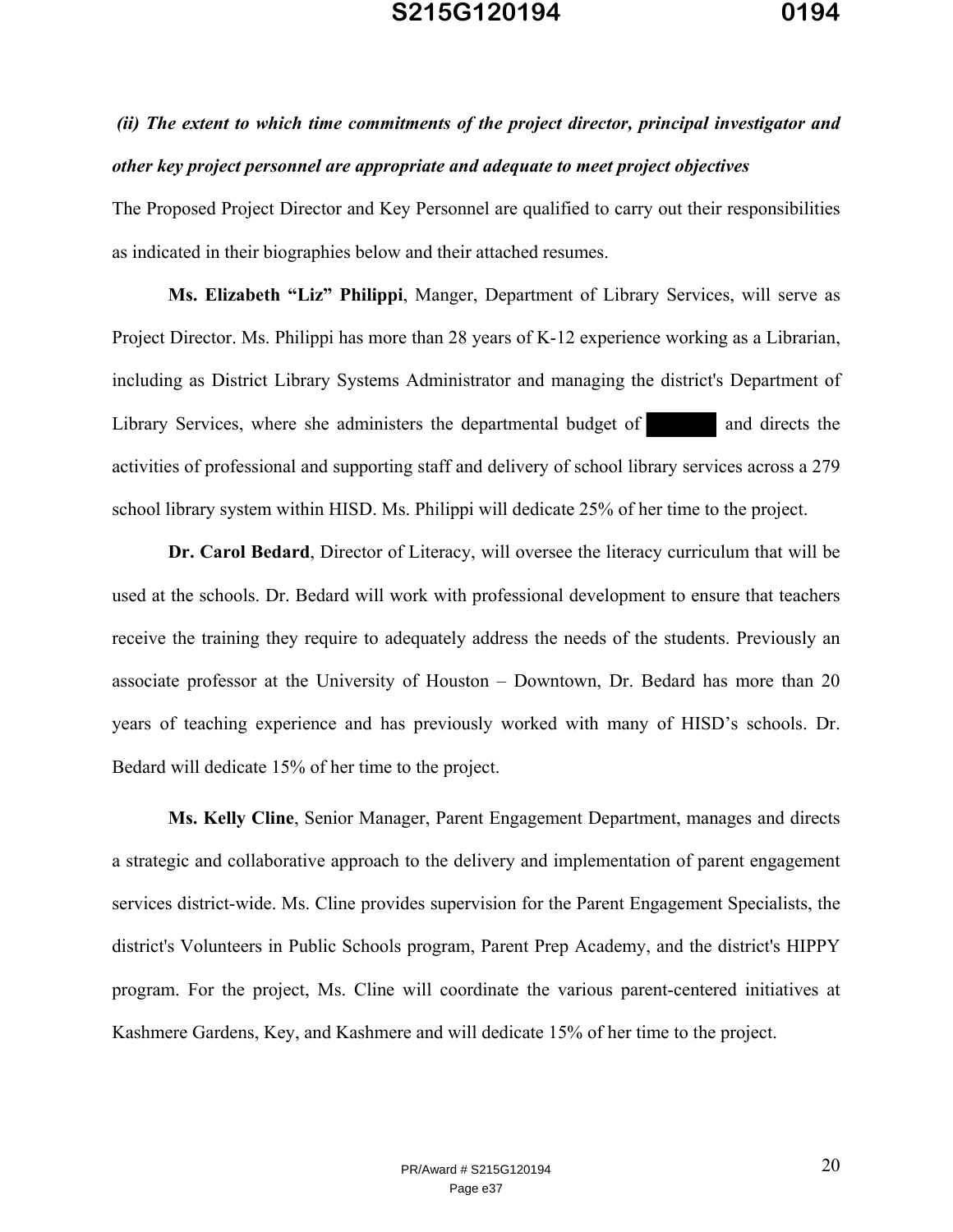**Ms. Beatriz Arnillas**, Senior Manager IT – Education Solutions, provides educational solutions perspectives to the district, to integrate educational needs with IT infrastructure. Ms. Arnillas works in collaboration with the Professional Development and Curriculum departments to ensure proper support for teachers and schools, in alignment with Texas curriculum and competencies. Ms. Arnillas will dedicate 15% of her time to the project.

 **Dr. Venita R. Holmes**, Manager, Department of Research and Accountability, will serve as the project's liaison between the district and the independent evaluator. Dr. Holmes provides oversight for program evaluations conducted by advanced-level Research Specialists, as well as oversight of external research conducted in the district. Dr. Holmes will work closely with the project director, the campus principals, and the independent evaluator to ensure efficacy of the project's evaluation and dedicate 15% of her time to the project.

 The principals of the schools, **Ms. Kristi Rangel King** (Kashmere Gardens ES), **Ms. Nicole Moore** (Key MS), and **Ms. Amber Wilson** (Kashmere HS) are dedicated to ensuring that this project is successful and will dedicate 15% of their time to the project.

**Mr. Al Gavito** will serve as the Project Evaluator. HISD will contact with Mr. Gavito to be the independent evaluator. The role of the independent evaluator will be to coordinate and implement an evaluation plan that effectively measures the success of the program to reach the stated goals and objectives. Mr. Gavito's qualifications, relevant training, and experience as an independent evaluator will ensure that the project's evaluation is prudently conducted; Mr. Gavito will also provide leadership in the collection, analysis, and reporting of all pertinent data to facilitate on-going refinements of the project. Mr. Gavito has a 34-year background in research studies related to K12 education. He will work closely with key staff and the principals.

#### *(iii) The adequacy of mechanisms for ensuring high-quality products and services*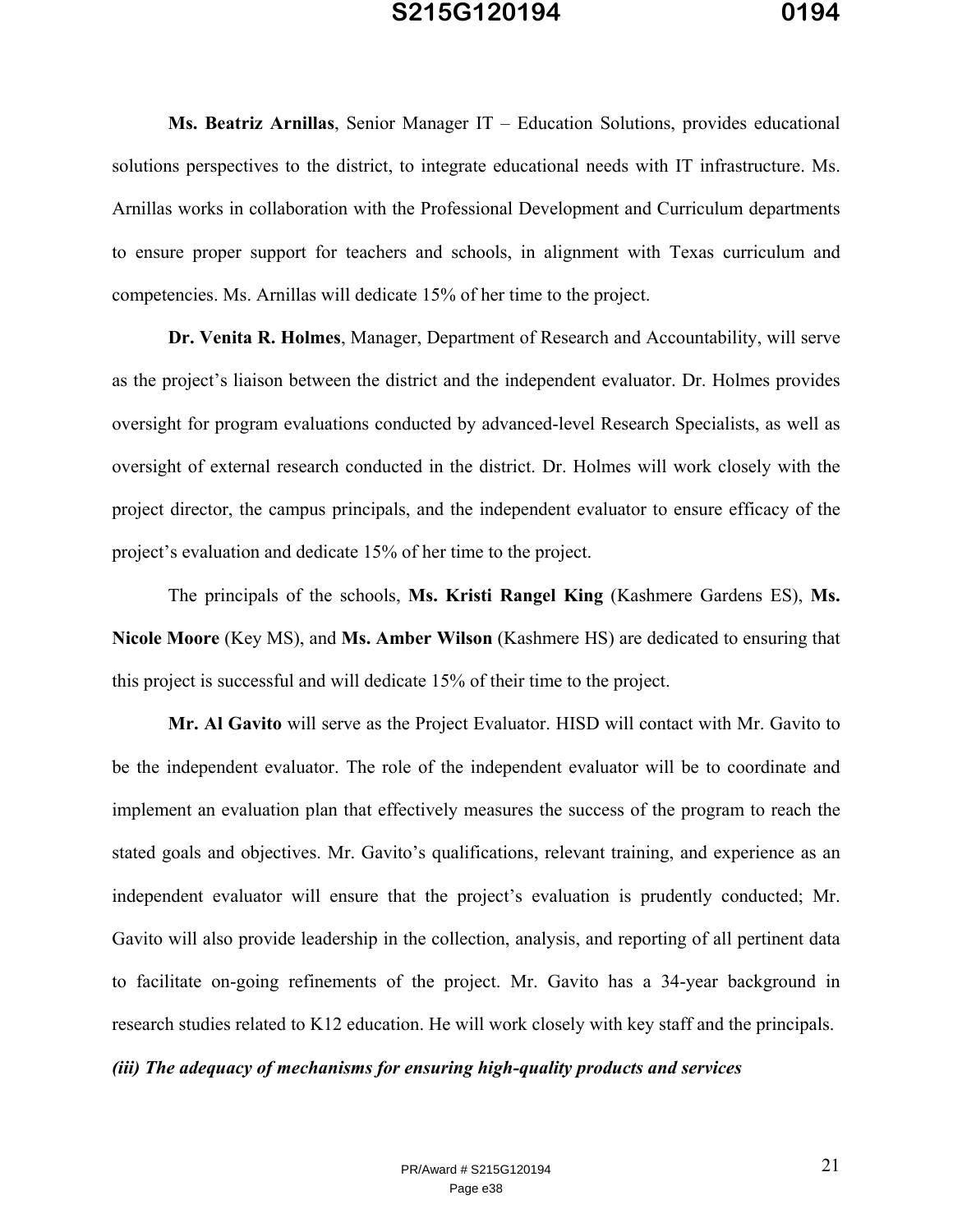The project director, staff from Library Services, and principals will provide direct oversight to the program. They will ensure that the products and services that are a part of this proposed project are of high quality. They will also ensure that the components of this project are completed as directed by the grant, on time and within budget. These individuals will work with the **Procurement Services department**. Procurement Services has the authority to commit district funds for the acquisition of goods and services. Procurement Services is responsible for facilitating the processes governed by state and federal law to ensure best practices, and an equally competitive environment for the purchase of all goods and services. In addition to the other district level departments that are supporting the project, i.e. Library Services, and Technology (IT), HISD will provide technical assistance through Central Office Administration:

- **Grant Department:** Assistance in general grant management and technical assistance in the completion and filing of progress reports and amendments.
- **Research And Accountability:** Assistance in accessing student data for evaluation reports.
- **Accounting/ Budgeting/Purchasing Departments**: Assistance in managing budgets, tracking of expenses, purchases; and completion of financial reports as required by the grant.
- **Legal Department:** Assistance in the development and approval of contracts.
- **Curriculum Department:** Support of curricular enhancements and assistance with the district's online curricular alignment resource.

With these mechanisms in place, the district will ensure that the project will provide high quality products and services to the students of the proposed project.

**(f) Quality of the project evaluation** *(i) The methods of evaluation include the use of objective performance measures that are clearly related to the intended outcomes of the project and will produce quantitative and qualitative data to the extent possible.*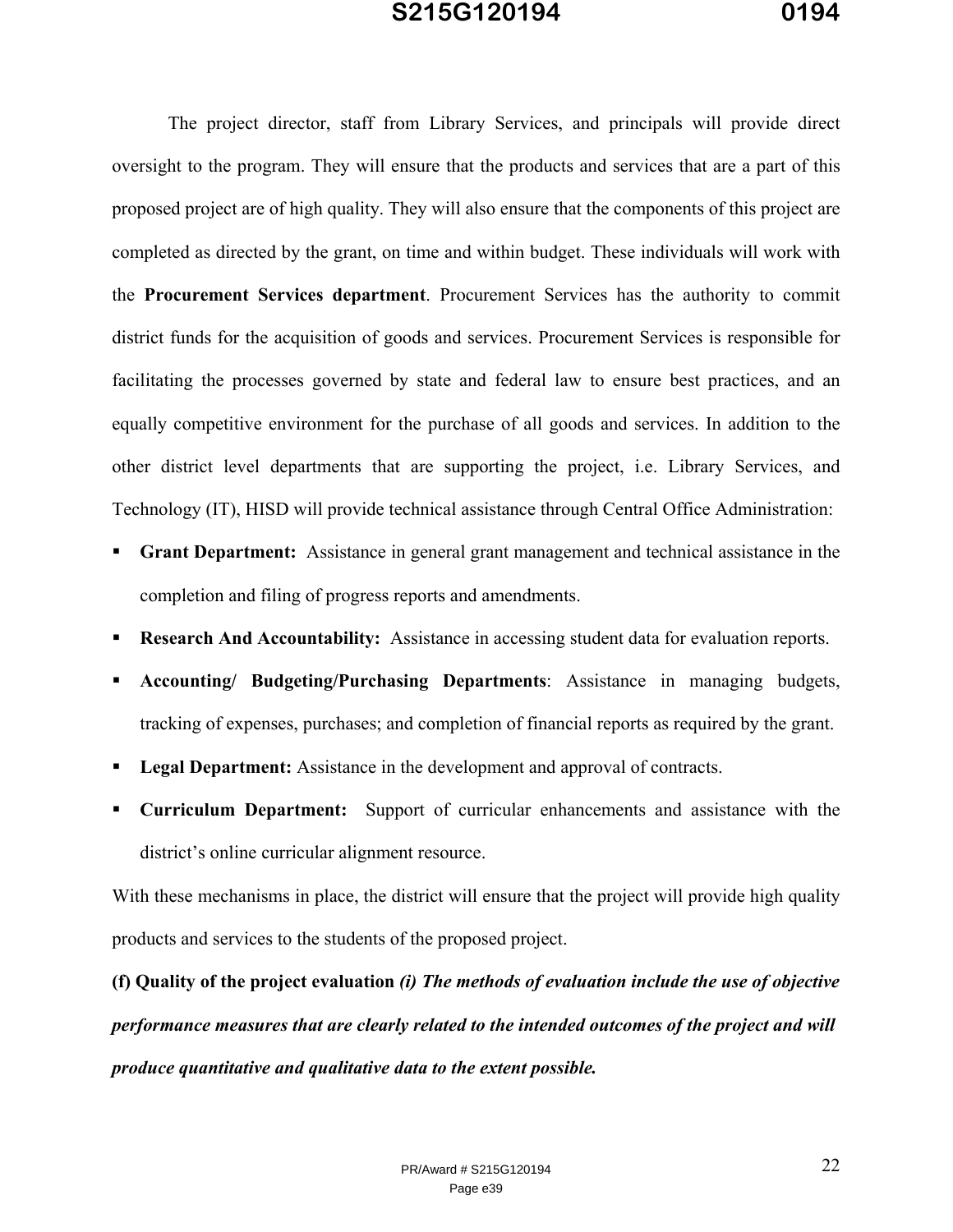The external evaluator, in partnership with the HISD Research and Accountability Department, has the overall responsibility for implementing the project evaluation. The external evaluator will develop and coordinate the evaluation plan by applying qualitative and quantitative methods that effectively measure the impact of the program on whether it met stated goals and objectives in collaboration with the Project Director. Evaluation strategies will be comprehensive in nature and perform primarily two tasks. First, to ensure reliable qualitative measures, the evaluation will document the history of the program, incorporating data on program development strategies, monitoring, and implementation activities. This strategy will capture valuable information on the perceptions of program participants regarding the extent that project activities met their individual needs toward improving school-readiness, student achievement, instructional technology, access to literacy resources for parents, and recreational reading materials for students. A second evaluation strategy will be to monitor the efficacy of program operations through classroom observations, review of manuals, brochures, focus groups, site visits, meeting agendas, service provider logs, and budgets. This information will be utilized in formative and summative evaluations to modify practices and adjust expectations, considering the data. All data will be collected, analyzed, and reported, including baseline data for project students, teachers, campuses, parents, and partners. Progress toward meeting project goals and objectives will be reported annually for the project to the USDE.

**Quantitative Data:** Project impact on students' reading achievement will be measured using multiple data sources. The data sources include state-mandated and standardized achievement tests, GPRA, the Texas Primary Reading Inventory (TPRI), and the Tejas LEE (for Spanish-speaking students). TPRI and Tejas LEE data will be collected at the beginning of the year (BOY) (pretest), middle of year (MOY), and end of year (EOY) (posttest), in order to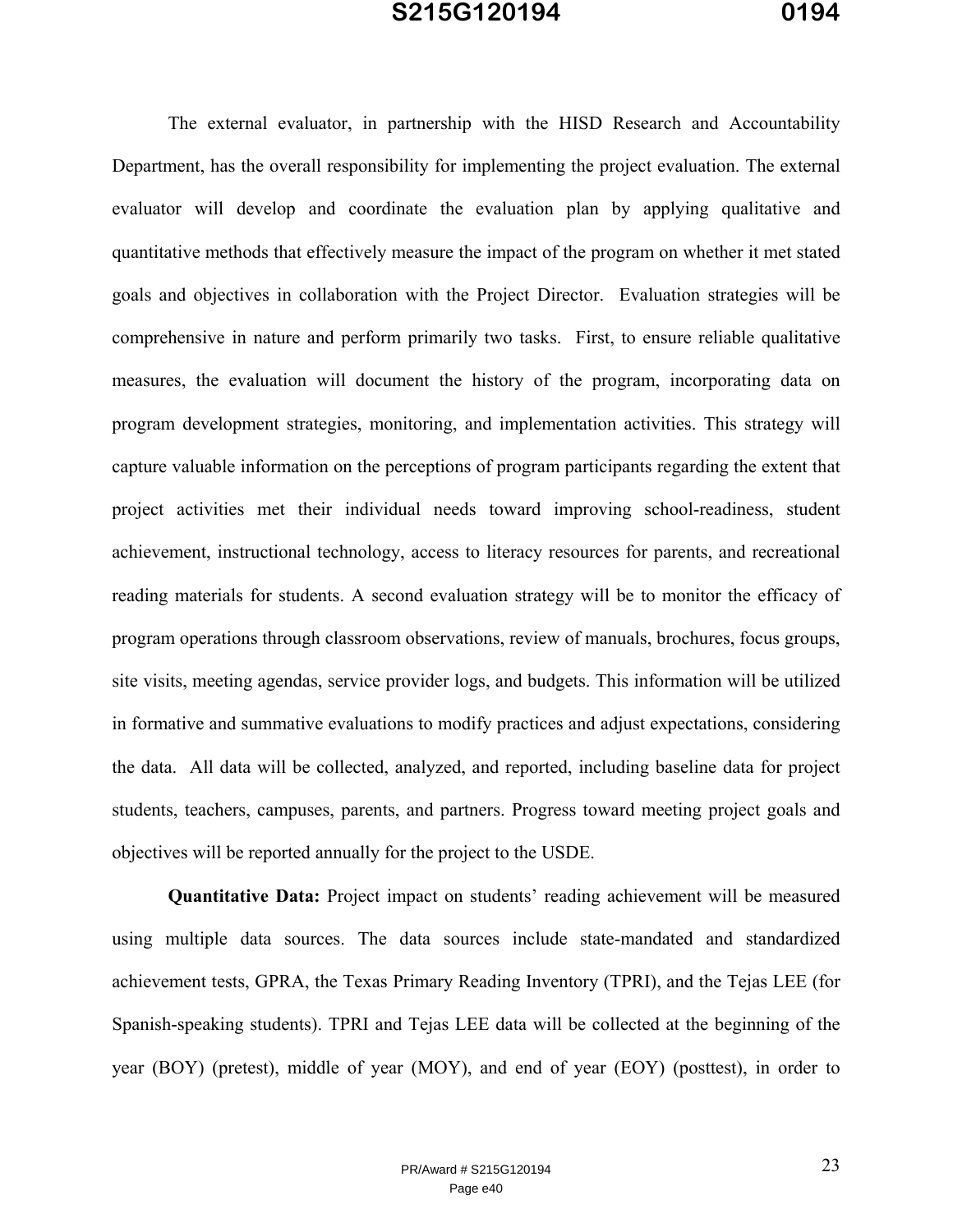evaluate the development of pre-reading and oral language skills for prekindergarten (age 4) through second grade student participants. The Stanford Achievement test, a standardized test, will be used to measure reading performance for kindergarten through  $8<sup>th</sup>$  grade students. The State of Texas Assessment of Academic Readiness (STAAR™) will measure the academic performance of students in reading and literacy in grades 3 through 8. The academic performance of students in grades 9 through 12 will be assessed using the end-of-course (EOC) examinations in reading, including English I, English II, and English III. Stanford, STAAR, and EOC data will be collected at the end of the year. Student performance will be tracked over time.

Trends in academic performance will be tracked over the two-year grant period. The mean normal curve equivalents and standard scores on the Stanford Achievement Test and the percent of students passing the reading STAAR subtests for each campus in the project will be reported. The percent of students who are "developed" in reading at mid-year compared to "endof-year" will be reported on the TPRI and Tejas LEE. Passing rates on the EOC exams will also be reported. Test and assessment results will be compared to state performance and HISD students' overall performance. A quasi-experimental design will be used to compare the performance of project students with a comparable group of students who did not participant in the project. The comparison group will be matched on demographic characteristics of project students. 2012 data will serve as baseline to determine if there is a significant difference in performance from pre to posttest.

 **Qualitative Data:** To establish group assignment, the Project Director will provide a roster of students who participated in the program at all grade levels to the evaluator, including identification number, school, grade level, gender, ethnicity, and economic status. Data on students' participation in specific programs, such as gifted/talented, special education, and ELL